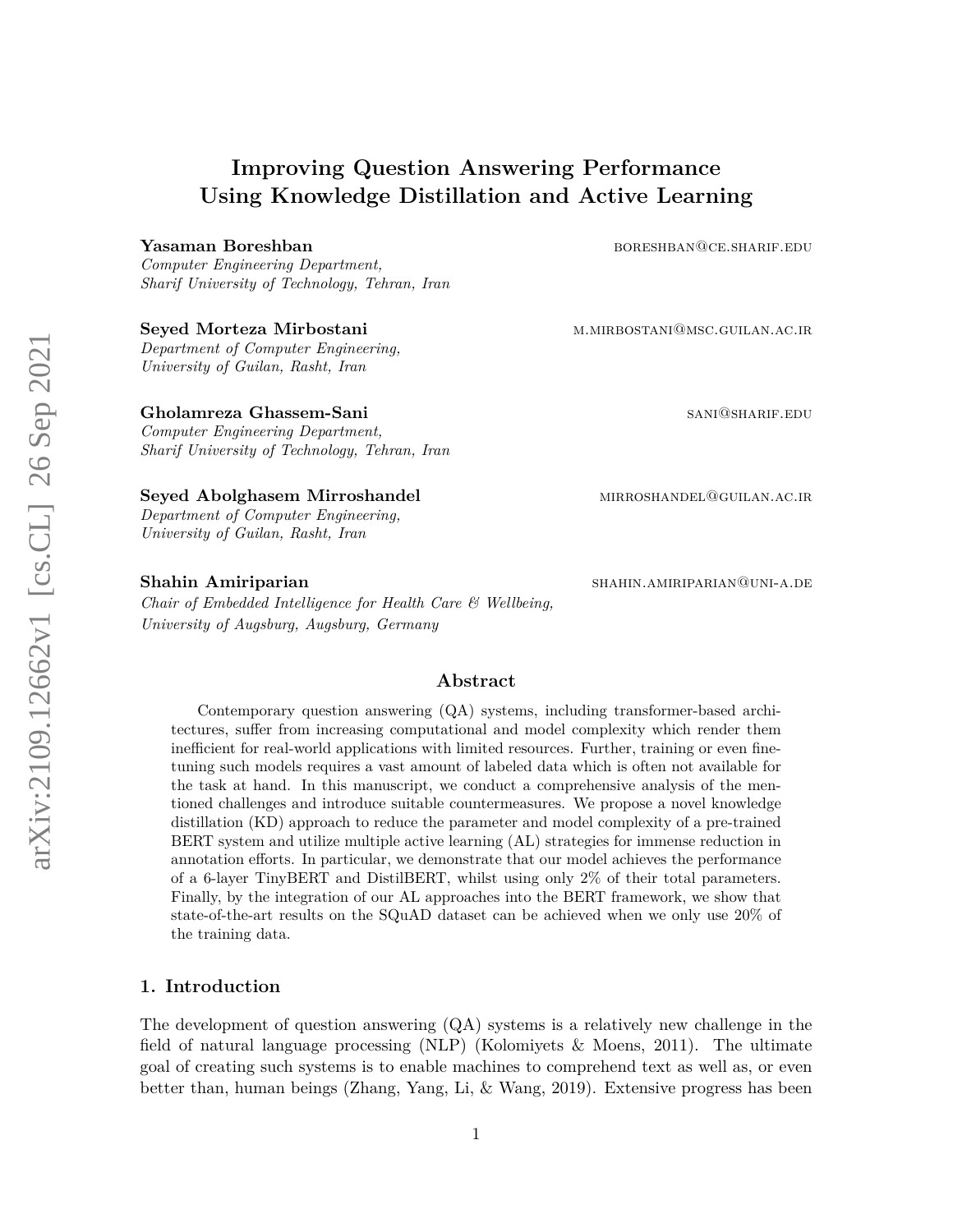made in this area over the last few years. In QA models, context paragraphs and their corresponding questions are represented as a series of tokens (Yu, Dohan, Luong, Zhao, Chen, Norouzi,  $\&$  Le, 2018). The objective of a QA system is to predict the correct span within a paragraph in which the answer to a given question resides. It is often the case that an attention mechanism is also used to keep the dependency relations between questions and paragraphs. Furthermore, two probability values are computed for each token, which represents the likelihood of the token being the start and end of an answer span. For each query, the system identifies the span with the highest probability value, as the answer to the query.

With the insurgence of interest in deep neural networks (DNNs), recent QA models have achieved excellent results. On some corpora, they have even reached an accuracy level higher than humans. Nevertheless, these achievements have been made possible with the cost of building very large and expensive NLP models. Despite all the progress made, there are still several remaining challenges and issues that need to be addressed. For instance, these models often suffer from high complexity and low robustness issues. Moreover, they normally require a massive amount of labeled data for training. These models usually have too many parameters, leading to a considerable training time. In addition, they are subject to extensive resource consumption for performant operation and reasonable inference time, which makes them unfit for real-world applications running on devices with limited resources such as mobile and embedded devices (Cheng, Wang, Zhou, & Zhang, 2020). Highly effective deep learning-based approaches can immensely enhance the performance of distributed systems, embedded devices, and FPGAs. The use of machine learning technology in virtual and augmented reality on hardware such as smart wearable devices has brought distinct accomplishments in terms of features and capabilities. However, due to the excessive computational complexity imposed by this technology, its implementation on most portable devices is challenging and bounded by their hardware limitations. Accordingly, to address this issue, different model compression techniques have been introduced as a practical solution, which has absorbed a lot of attention over the recent years.

Current compression techniques can be divided into four general groups of parameter pruning and quantization, low-rank factorization, transferred/compact convolutional filters, and knowledge distillation (KD) (Oguntola, Olubeko, & Sweeney, 2018). It has been suggested that among these methods, using KD can result in a more significant improvement in terms of accuracy and performance. Accordingly, we have decided to study the impact of KD on the QA task.

Another concerning issue entangled with DNNs is the robustness deficiency. Although employing DNNs in NLP models has led to impressive results on multiple downstream tasks, these models are not robust enough and are extremely vulnerable to adversarial examples. For QA tasks, it has been demonstrated that an intentional perturbation of a paragraph through including adversarial sentences confuses even the best available QA models, causing a severe reduction of their accuracy. This vulnerability against adversarial examples also makes these models unsuitable for real-world scenarios. Consequently, numerous studies addressing this issue have been conducted to increase the robustness of the proposed models (Jia & Liang, 2017).

Recent accomplishments in DNN have been heavily dependent on the use of large training datasets; conversely, DNNs are inefficient when trained on small datasets; however, the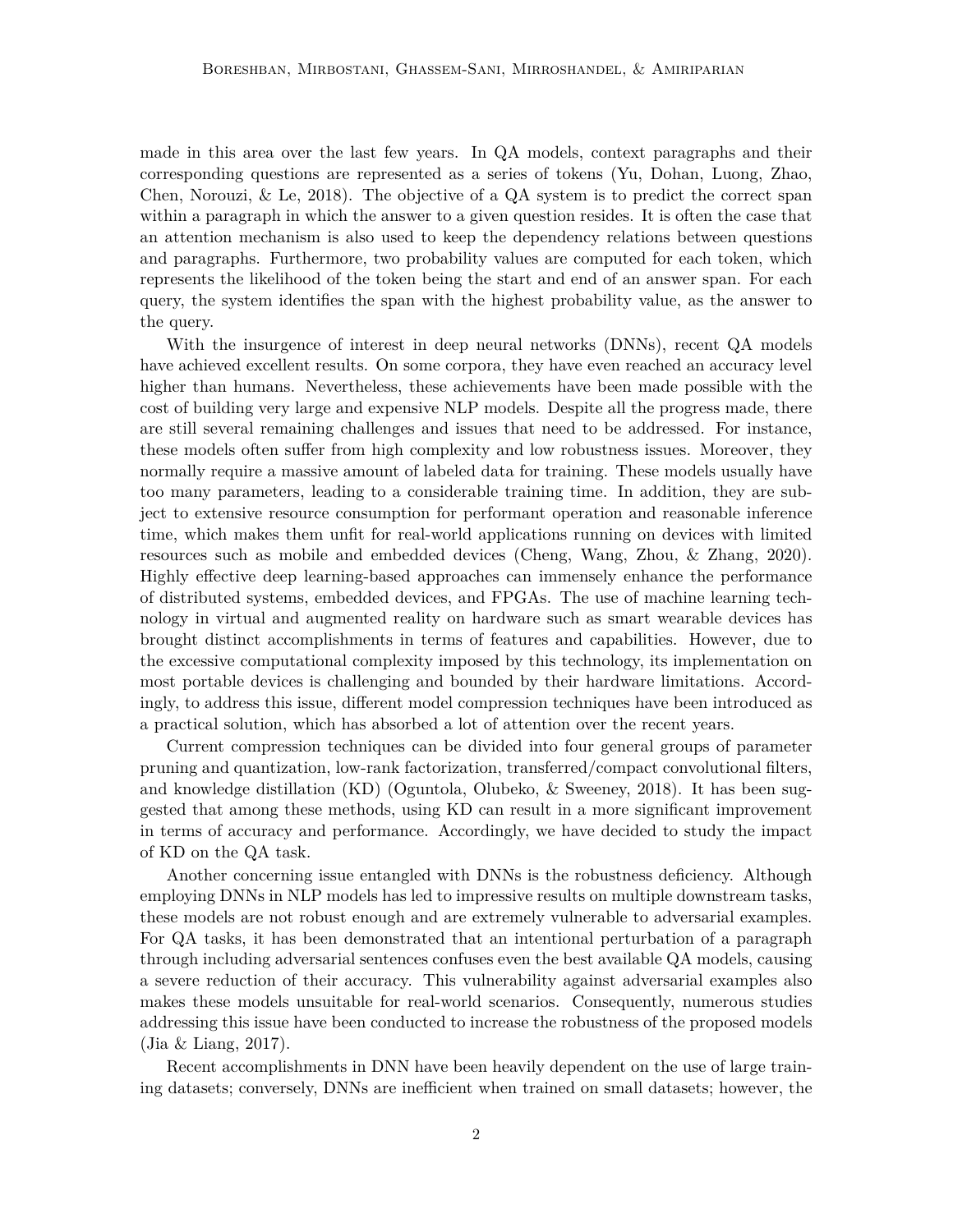number of available annotated corpora is inadequate, and manual annotation is a costly procedure. Moreover, for some languages, the required amount of annotated datasets is unavailable. In recent years, there has been a limited number of studies conducted on unsupervised, semi-supervised, and active learning (AL) for QA systems. In this study, we introduce a novel combination of a parameter reduction technique and AL for QA systems. We show that the results of this combination are comparable to that of state-of-the-art models for this task.

For parameter reduction, we utilize KD to transfer the knowledge of a large (complex) model to a condensed neural network. In other words, we train a small model in such a way that its accuracy would be close to that of the initial large model. In this study, we have used a pre-trained model as our initial model and transferred its knowledge to a small QA model. It has been demonstrated that employing KD significantly improves the robustness and generalization of the models (Papernot, McDaniel, Wu, Jha, & Swami, 2016). In this paper, we have specifically investigated the impact of KD on the robustness of QA systems. We also utilize AL to minimize the cost of data labeling. To the best of our knowledge, AL has not so far been applied to the task of QA. Since data annotation is an expensive task, we can employ AL strategies to obtain reasonable results with a small training dataset. Generally, the primary goal of AL is to reach high accuracy with low-cost data labeling (Fu, Zhu, & Li, 2013). During the AL process, we use several strategies to select informative unlabeled data samples with the ability to transfer more information to the model. Hence, we are able to drastically reduce the required number of samples and their labeling costs for training the model. By combining KD and AL methods, we build a model with a significantly reduced number of parameters and required labeled samples. The resultant model is capable of achieving comparable results to that of state-of-the-art models.

The structure of this paper is as follows: we define the theoretical background of QA systems in Section 2 and introduce our related works in Section 3. We describe our proposed approaches in detail in Section 4. We give a brief description of the datasets used in this study and present our experimental results in Section 5. Finally, Section 6 includes our conclusions and future works.

## **2. Theoretical Background**

In this section, we first introduce domains of QA systems in Section 2.1. Afterwards, question types and architecture of QA systems are described in Sections 2.2 and 2.3 respectively. In Section 2.4, we review the concept of KD as a model compression technique. Ultimately, we describe AL method in Section 2.5 that aims at reducing the annotation costs.

#### **2.1 Domains of QA Systems**

QA systems fall into two general categories of *open domain* and *closed domain* systems (Molla & Vicedo, 2006). Open (or unrestricted) domains aim at answering various types of questions about a diverse set of subjects such as sports, politics, religions, etc. (Kolomiyets & Moens, 2011). In contrast, closed (or restricted) domains are bound to answer the questions associated with a specific subject. The task of these systems is in general simpler than that of open domain cases because NLP models can extract information from a specific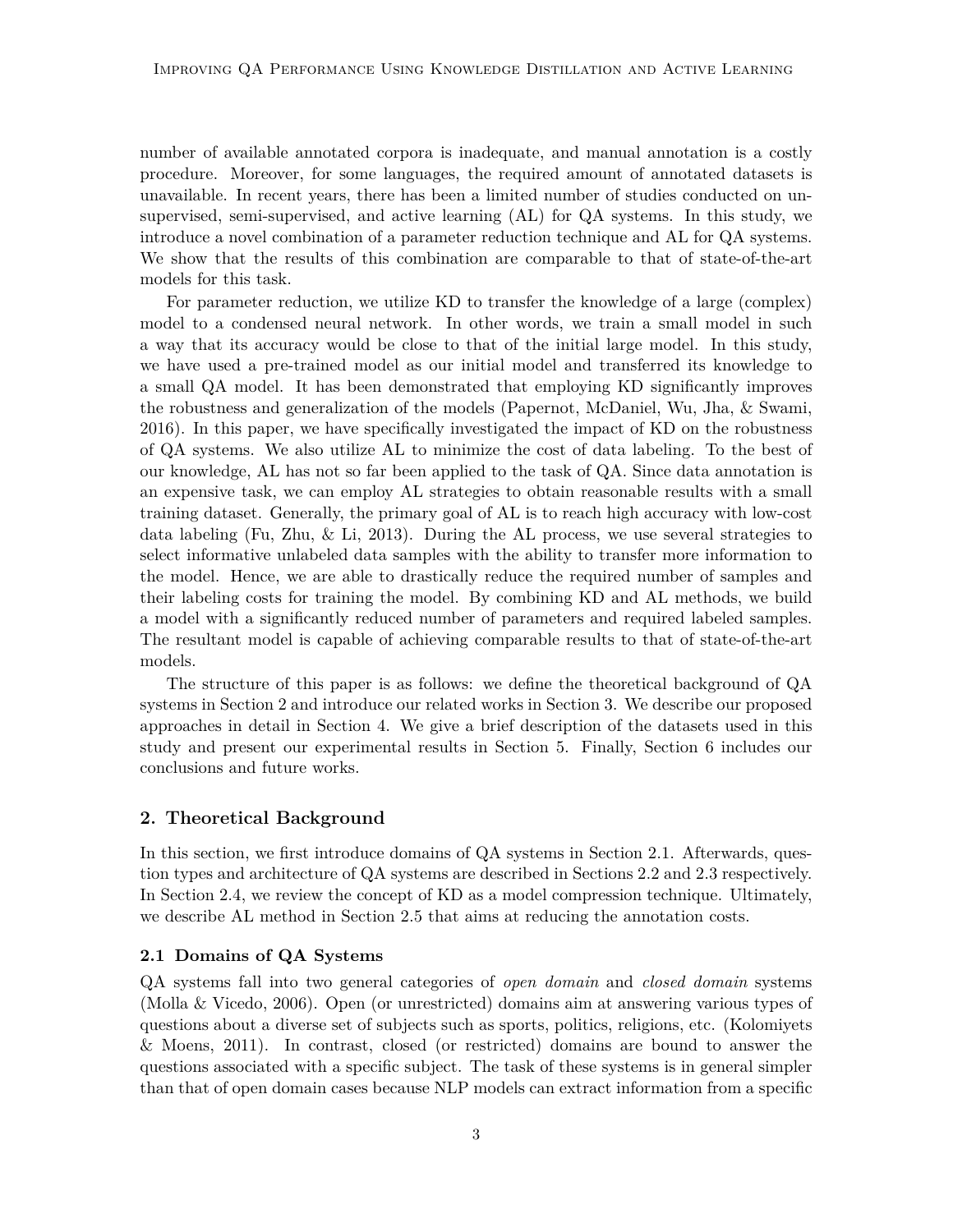domain and utilize its features to predict a suitable answer to a given question  $(K & K.M.,)$ 2019). Typically, the model covers the answers to a limited number of questions that are frequently used in a restricted domain (Kolomiyets & Moens, 2011).

## **2.2 Question Types of QA Systems**

Different types of classifications of questions are available; however, in a particular semantic category, which has absorbed more attention, questions have been divided into categories of *factoid*, *list*, *definition (or description)*, *hypothetical*, *causal*, *relationship*, *procedural*, and *confirmation* (Kolomiyets & Moens, 2011). In English, a factoid question normally starts with a Wh-interrogative word such as "Who," "What," "When," or "Where" (Kolomiyets & Moens, 2011). The answer to such a question is usually an embedded fact within the body of the text that can be either a *numerical* or a *named entity*. On the other hand, a list question is a type of question with an answer as a list of text entities. Alternatively, an answer to a definition question can be a full sentence about a term used in the body of the question. Furthermore, answering a hypothetical question requires information about a hypothetical event. To answer a causal question, however, the system looks for information or an explanation about an event and the question typically starts with "Why." On the other hand, to answer a relationship question, the system searches for a relationship established between two entities. A procedural question is a type of question with an answer including all the instructions required to fulfill the task mentioned in the question. Lastly, a confirmation question requires a yes or no answer for the event mentioned in the body of the question. Alternatively, questions can be divided into two general categories of factoid and non-factoid. In this case, non-factoid questions, which are more complex to answer, include all question types except for the factoid one mentioned above.

## **2.3 Architectures of QA Systems**

The architectures of QA systems can be divided into information retrieval (IR)-based or reading comprehension (RC)-based systems (K  $\&$  K.M., 2019). In Figures 1 and 2, a general overview of these architectures is depicted. The IR-based systems includes four modules of *question processing*, *document retrieval*, *passage retrieval*, and *answer extraction*.



Figure 1: The architecture of IR-based QA systems consists of question processing, document retrieval, passage retrieval, and answer extraction modules.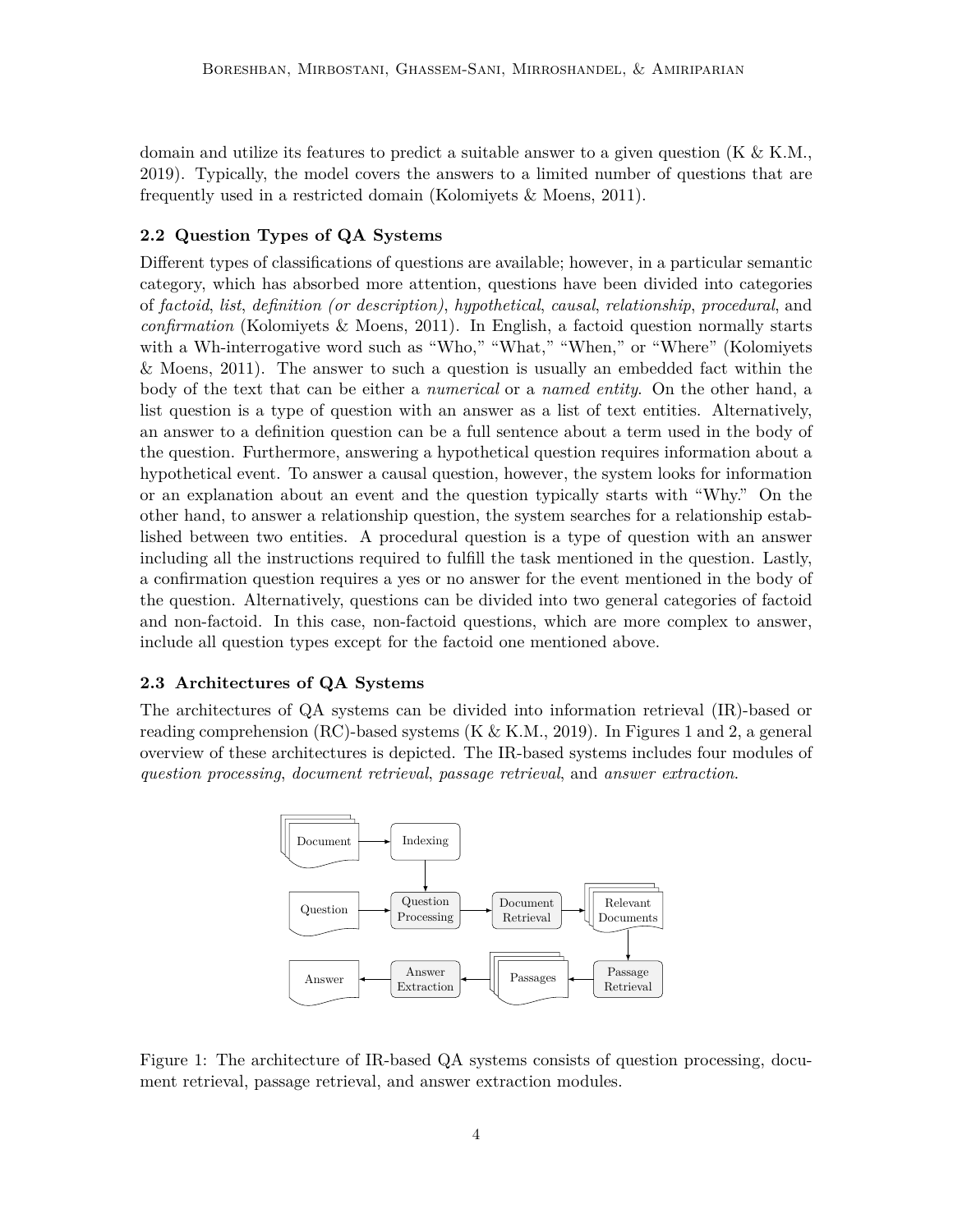In the question processing module, the required processes are performed on the question body. Semantic and structural relations between the question words are extracted. Then, in the document retrieval module, the documents are ranked. Next, in the passage retrieval module, the most fitting segments of highly ranked documents that are related to the input question are chosen as the candidate passage. Finally, in the answer extraction module, the candidate passages are used to return the most probable answer (Kolomiyets & Moens, 2011).



Figure 2: The architecture of RC-based QA systems consists of question processing and machine reading comprehension modules.

In RC-based systems, context paragraphs and their corresponding questions are represented as a series of tokens  $P = \{p_1, p_2, p_3, ..., p_n\}$  and  $Q = \{q_1, q_2, q_3, ..., q_n\}$  (Yu et al., 2018). The goal here is to predict the answer in the form of a span within one of the context paragraphs,  $A = \{p_i, ..., p_{i+k}\}.$  In such cases, the system is expected to analyze questions and context paragraphs comprehensively to find the best (i.e., the most relevant) answer. Although several different learning methods have been employed in RC-based systems, deep learning methods, in particular, have achieved a higher accuracy (K & K.M., 2019).

#### **2.4 Knowledge Distillation**

An effective technique for model compression, known as knowledge distillation, has recently gained much popularity among researchers. Using KD, a compact neural network can be trained in such a way that we achieve the same high accuracy of a much larger network (Hinton, Vinyals, & Dean, 2015).

The KD architecture is composed of two components, i.e., a *student* model and a *teacher* model. The teacher component is a large model with high accuracy but with heavy computational costs and a large number of parameters. On the other hand, the student component is a compact model with a smaller number of parameters. The student model mimics the teacher's behavior. However, it is more suitable for deployment due to much lower computational costs. To imitate the behavior of the teacher, the student, along with its own *actual labels* (*hard target*), also employs the teacher's *output logits* (*soft target*). As it follows, the loss function consists of adding hard and soft terms:

$$
L = (1 - \rho)C_{hard}(\boldsymbol{x}, \boldsymbol{y}) + \rho C_{soft}(\boldsymbol{x}, \boldsymbol{q}), \qquad (1)
$$

$$
C_{hard}(\boldsymbol{x}, \boldsymbol{y}) = -\sum_{i=1}^{K} y_i \log p_i(\boldsymbol{x}), \qquad (2)
$$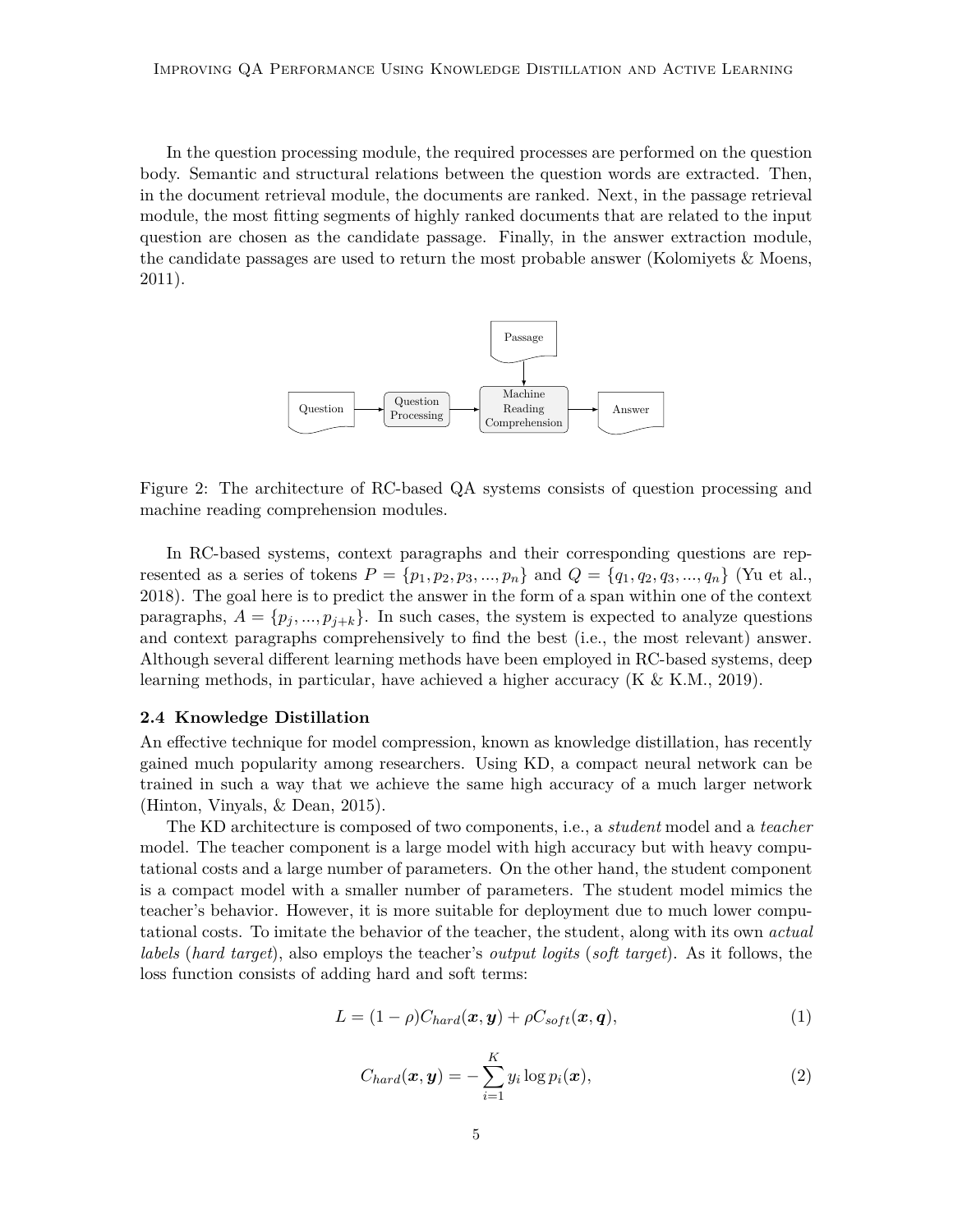$$
C_{soft}(\boldsymbol{x}, \boldsymbol{q}) = -\sum_{i=1}^{K} q_i \log p_i(\boldsymbol{x}), \qquad (3)
$$

where  $C_{hard}$  is the cross-entropy (CE) loss function of the student model and  $C_{soft}$  is applied to the softmax of the output of both models.  $\rho$  is the weight of the hard and soft cross-entropy losses. *K* is the number of output classes of *x*.  $p_i(x)$  is the softmax output probability of the *i*-th class of the student. The hard target *y* is a one-hot *K*dimensional vector. *q* is a soft target, which is a *K*-dimensional vector. *q<sup>i</sup>* is the *tempered softmax probability* for *i*-th class of the teacher model, which is computed as follows (Asami, Masumura, Yamaguchi, Masataki, & Aono, 2017):

$$
q_i = \frac{\exp(z_i(\boldsymbol{x})/T)}{\sum_{j=1}^{K} \exp(z_j(\boldsymbol{x})/T)},
$$
\n(4)

where  $z_i(x)$  is the pre-softmax output of the teacher model for the *i*-th class. *T* is the *temperature*. When *T* is large, the class probability distribution will be uniform. In other words, *q* is a smooth probability distribution containing the correct class information and between-class similarity. Learning these correlations has a massive effect on the performance of the student model. Temperature *T* controls the importance of the class similarity information during training. When *T* is greater than 1, small probabilities of non-target classes are emphasized; in that case, the student learns class similarity information more accurately (Hinton et al., 2015).

#### **2.5 Active Learning**

AL is a learning method that aims at minimizing the annotation costs without sacrificing the accuracy (Fu et al., 2013). The main purpose of this approach is that if the training algorithm is able to choose more informative data during the learning process, the model can reach almost the same accuracy as a supervised method with a much less amount of data. AL approaches are classified into three major categories of *membership query synthesis*, *stream-based selective sampling*, and *pool-based sampling*.

In membership query synthesis, new instances are generated for which an omniscient expert is expected to provide the ground-truth labels. However, those instances may not have a natural distribution, making the annotation difficult even for a human (Settles, 2009). Selective sampling is an alternative approach for synthesizing queries. This approach is also called stream-based (or sequential) AL. Here, unlabeled instances are firstly sampled by the actual distribution. Then it is decided if the samples should be labeled based on their value (Settles, 2009). The pool-based sampling approach is based on the assumption that we have a small set of labeled and an enormous pool of unlabeled data. The best candidates (i.e., the most informative ones) are selected from the pool by different selection criteria, annotated by an oracle, and added to the labeled dataset. The training process is repeated every time that some labeled samples are added to the training set (Settles, 2009; Amiriparian, Pugachevskiy, Cummins, Hantke, Pohjalainen, Keren, & Schuller, 2017). All AL strategies must measure the usefulness of unlabeled data based on some specified criteria, among which the most popular one is the *uncertainty measure*.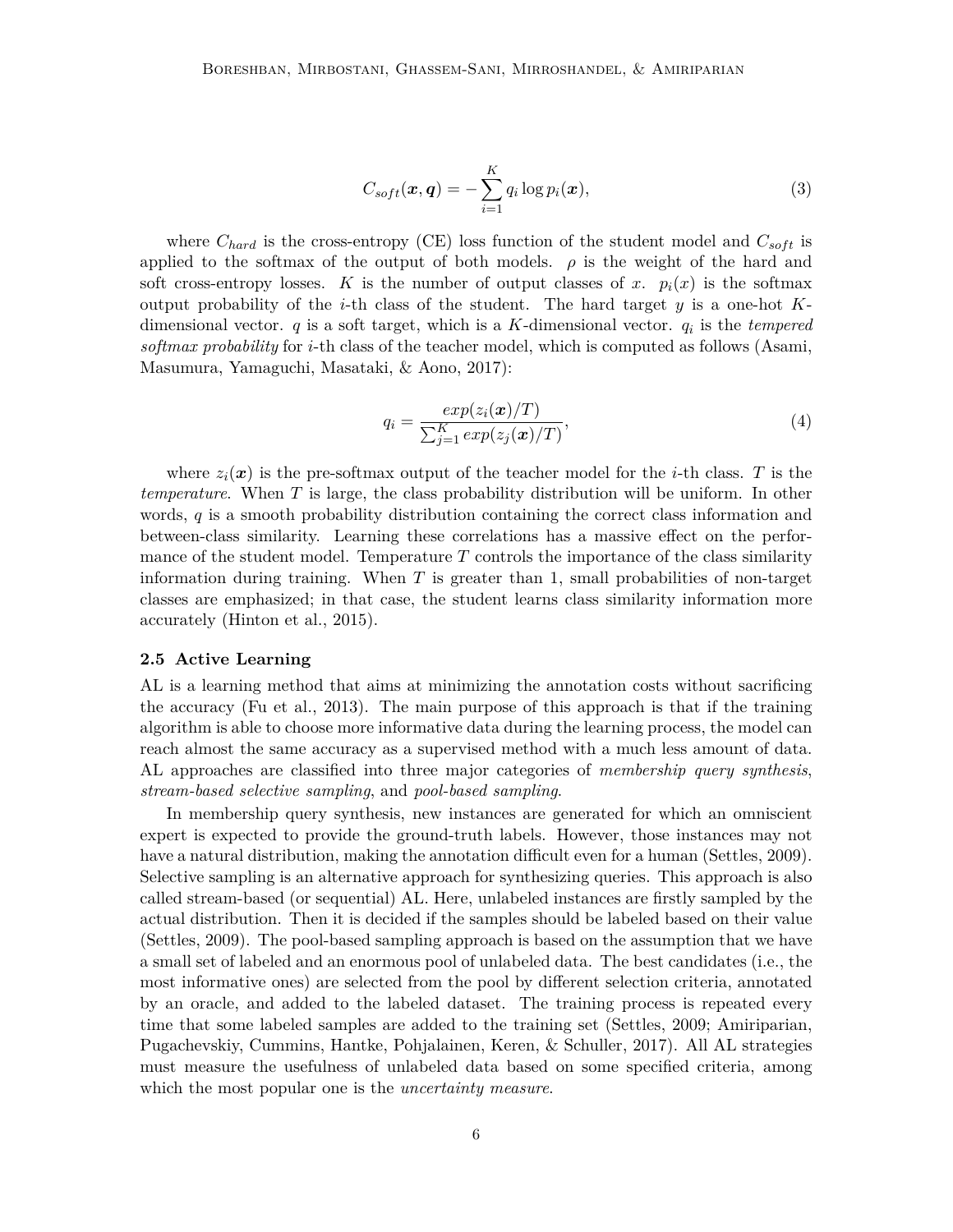## **3. Related Works**

In this section, we first review the conventional and contemporary machine learning methods for QA systems in Sections 3.1 and 3.2. Then, we compare various KD and AL approaches in Sections 3.3 and 3.4, respectively.

#### **3.1 Deep Learning-Based Models**

In 2016, dynamic chunk reader was presented (Yu, Zhang, Hasan, Yu, Xiang, & Zhou, 2016). It was able to extract varied length answers; whereas, its predecessor models returned one word or a named entity as the answer for each question. One of the widely used models is called BiDAF (Seo, Kembhavi, Farhadi, & Hajishirzi, 2017), which employs long short-term memory (LSTM) and bidirectional attention flow networks. To implement the character level embedding, they have applied convolutional neural networks (CNNs), and to obtain the vector representation of each word, they have used GloVe (Pennington, Socher, & Manning, 2014), a pre-trained word embedding. In 2017, the DrQA model (Chen, Fisch, Weston, & Bordes, 2017) was introduced. It consists of two modules of *document retriever*, which extracts five related documents for each question, and *document reader* composed of a bidirectional LSTM network. *Transformer* was introduced in 2017 (Vaswani, Shazeer, Parmar, Uszkoreit, Jones, Gomez, Kaiser, & Polosukhin, 2017). Instead of using recurrent neural networks (RNNs) or CNNs, a self-attention mechanism has been used to increase parallelism. Transformers are encoder-decoder-based models that heavily rely on the self-attention mechanism. Despite their overall high accuracy, these models are extremely vulnerable when facing adversarial samples, which results in low accuracy. In 2018, a model with a structure consisting of a *sentence selector* connected to a QA model was proposed (Min, Zhong, Socher, & Xiong, 2018). The sentence selector computes a selection score for each sentence based on its word-level relevance and semantic similarity to the question. Sentences with the highest scores are selected to be fed to the QA model. Additionally, an encoder with a similar structure to DrQA has been used in this model.

QANet is a model which uses CNN instead of a recurrent architecture (Yu et al., 2018). It was proposed in 2018. The encoder structure in QANet consists of a *convolution*, a *self-attention*, and a *feedforward* layer. After encoding the question and the answer, a standard self-attention mechanism is used to learn the relations between the question and its corresponding answer. The improvement of the learning speed has made QANet a suitable candidate for applying *data augmentation*. Accordingly, using neural machine translation (NMT) (Luong, Pham, & Manning, 2015), the *back-translation* method has also been employed in QANet for the data augmentation purpose. BERT is an extremely popular model, initially released in late 2018 (Devlin, Chang, Lee, & Toutanova, 2019). Using bidirectional Transformer encoders, BERT was unsupervised pre-trained on the tasks of masked language modeling (MLM) and next sentence prediction (NSP). It has the capability of being fine-tuned on a wide array of downstream tasks. BERT-like models managed to outperform previous solutions on several NLP tasks, especially QA tasks. XLNet is another successful architecture, which is based on autoregressive language models. It has been fine-tuned for QA by some other models (Yang, Dai, Yang, Carbonell, Salakhutdinov, & Le, 2019b).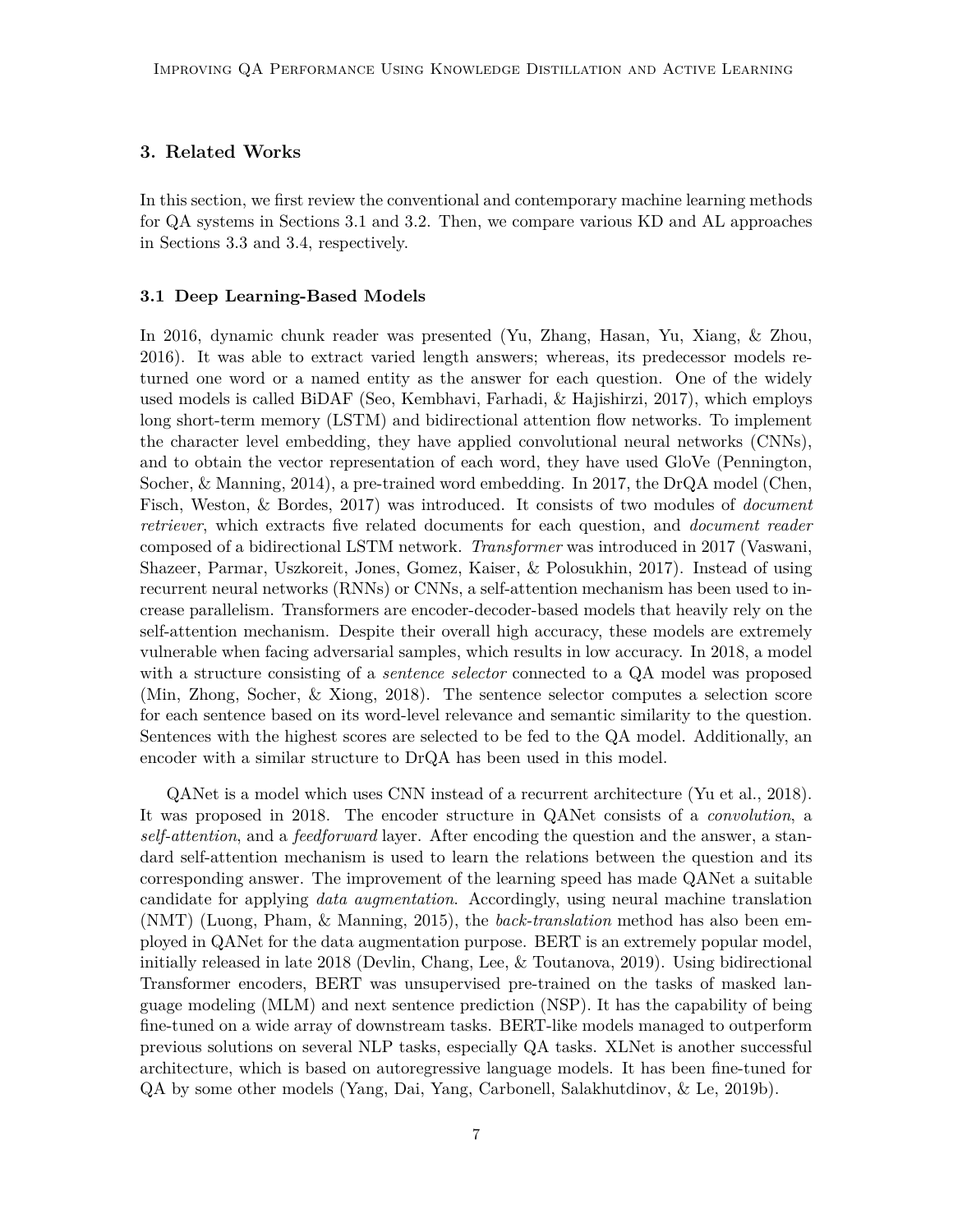#### **3.2 Semi-Supervised Learning**

In the past few years, limited researches have been conducted on semi-supervised QA systems. A model called GDAN (Yang, Hu, Salakhutdinov, & Cohen, 2017) was proposed in 2017. This model uses a *generator* to make fake questions using a set of unlabeled documents, in addition to the real questions made by a human expert using the same dataset. These generated questions are then fed to a *discriminator* that tries to distinguish real questions from fake ones. The learning procedure of both generator and discriminator networks continues until that the discriminator will be unable to recognize the fake questions. There is another semi-supervised QA research introduced in 2018, in which a series of questions corresponding to a specific document structure is generated (Dhingra, Danish, & Rajagopal, 2018). The main idea of this research is that the introduction section includes some questions that are elaborately answered in the body of the article. Accordingly, all sentences in the introduction, which is assumed to be the initial 20% of the document, are regarded as questions  $\{q_1, q_2, q_3, ..., q_n\}$ , and the remaining 80% is supposed to include the paragraphs  $\{p_1, p_2, p_3, \ldots, p_m\}$  that contain the answers. Then, the matching *match*( $p_i, q_i$ ) is computed for each given question-paragraph pair. Whenever there is an exact match between the tokens of a question and a paragraph, the matched span is identified as the answer to the question.

In another study, both supervised and unsupervised transfer learning has been used. The focus of the study was on multiple-choice question answering (Chung, Lee, & Glass, 2018). Additionally, in another research conducted in 2018 (Min, Seo, & Hajishirzi, 2017), the transfer learning method was employed for improving the learning ability of the network. In this approach, SQuAD was used as the source dataset for pre-training the model; both WikiQA and SemEval 2016 were used as the target datasets. In (Lewis, Denoyer, & Riedel, 2019), unsupervised learning was used for QA systems. To generate context, question, and answer triples, some noun phrases and named entity mentions are selected as the candidate answers. Then, these answers are converted to the form of "fill-in-the-blank" cloze questions and finally translated into natural questions.

In other areas of artificial intelligence, semi-supervised learning is deemed an attractive technique. Many studies have been conducted on semi-supervised learning in word sense disambiguation (Başkaya & Jurgens, 2016), temporal relation extraction (Mirroshandel & Ghassem-Sani, 2012), and image classification (Rasmus, Valpola, Honkala, Berglund, & Raiko, 2015; Laine & Aila, 2017; Tarvainen & Valpola, 2017; Miyato, Maeda, Koyama, & Ishii, 2019).

#### **3.3 Knowledge Distillation**

It was shown that KD can improve the model generalization and robustness. For instance, using this technique in a QA system, the knowledge was transferred from an ensemble teacher to a single student model (Hu, Peng, Wei, Huang, Li, Yang, & Zhou, 2018b). The reinforced mnemonic reader (RMR) is a base model in which attention and reinforcement learning have been integrated (Hu, Peng, Huang, Qiu, Wei, & Zhou, 2018a). This model was evaluated on SQuAD, Adversarial SQuAD, and NarrativeQA datasets. In this work, the student was made of a single RMR and the teacher was an ensemble model composed of 12 copies of the base model (i.e., RMR), each having different initial parameters. A twostage KD strategy with multiple teachers was used for web QA systems (Yang, Shou, Gong,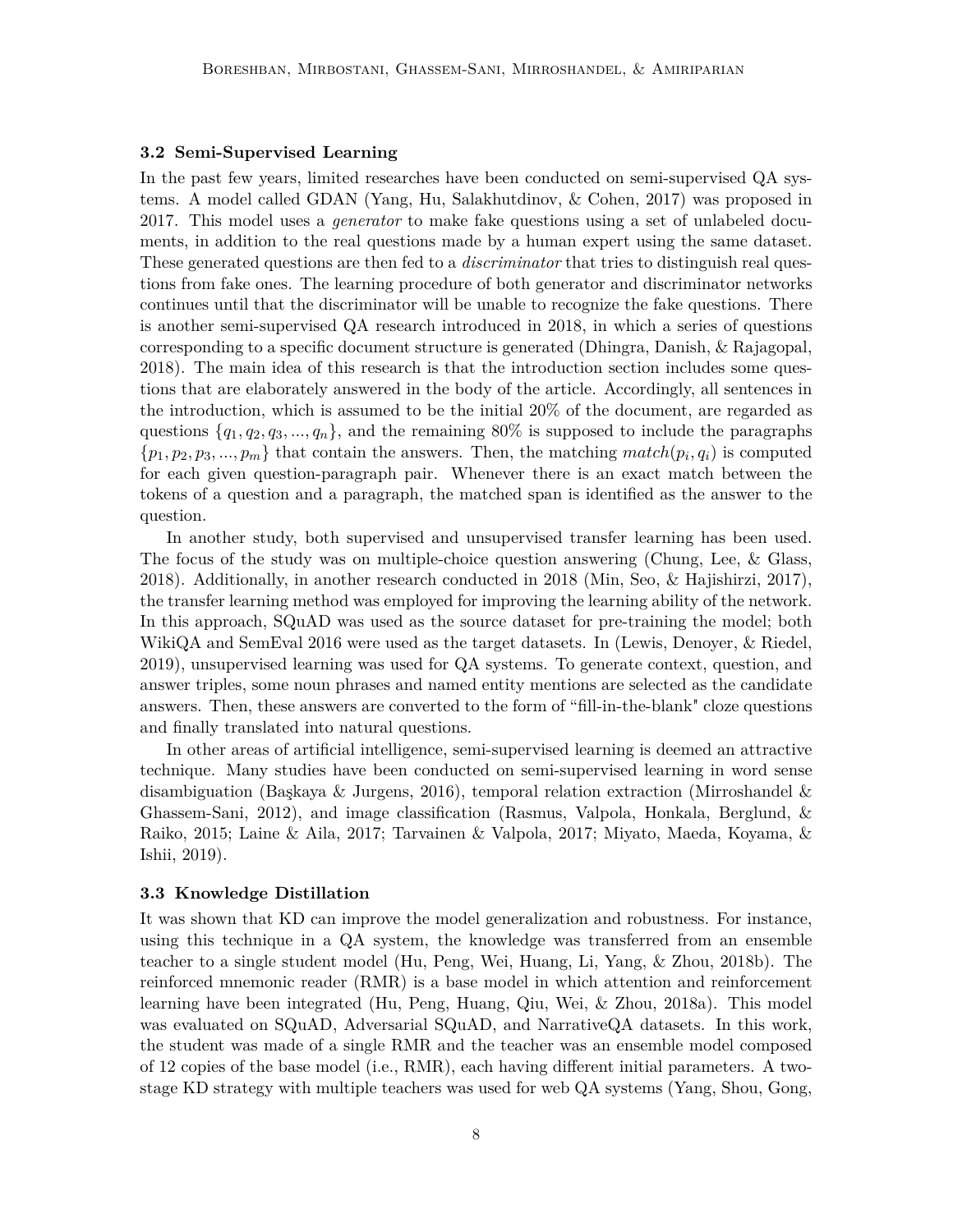Lin, & Jiang, 2019a). These two stages are *pre-training* and *fine-tuning*. The results of this study showed that this method is performant in generalization. Self-knowledge distillation (SKD) was used in (Hahn & Choi, 2019). As it was mentioned before, in KD, the knowledge is normally transferred from a large (teacher) model to a small (student) model. However, in SKD, the source of the knowledge is the student model itself. The results of applying KD methods in a study conducted on dialog systems (Arora, Khapra, & Ramaswamy, 2019) with a dataset named Holl-E demonstrate that imitating the behavior of the teacher model has a significant impact on the student's performance.

Recently, some studies have focused on KD using the BERT model as the teacher. The main objective is to create a compact pre-trained (student) model with much fewer parameters and much less inference time than that of the BERT model, but at the same time with competitive accuracy. DistilBERT was presented in 2019 (Sanh, Debut, Chaumond, & Wolf, 2019). Unlike all previous models, in DistilBERT the KD method is performed during the model pre-training stage. In this structure, the  $BERT_{BASE}$  model is the teacher. The total number of encoder layers of the student is half of the layers of the teacher though their structures are identical. It was demonstrated that using the DistilBERT model, the BERT's size can be reduced by 40% while preserving 97% of its language comprehension capabilities (Sanh et al., 2019). TinyBERT is another  $BERT_{BASE}$  model created by KD (Jiao, Yin, Shang, Jiang, Chen, Li, Wang, & Liu, 2020). The KD method used in this model is called Transformer distillation that is performed in two stages of *general distillation* and *task-specific distillation*. At the general distillation stage, the BERT model without finetuning is used as the teacher, and TinyBERT is taken as the student that imitates the teacher's behavior through the application of Transformer distillation to a general-domain corpus. At the task-specific distillation stage, however, this general TinyBERT model is used for distilling the knowledge. For this purpose, at first, the data augmentation process is performed. Then with the fine-tuned BERT model used as the teacher, KD is applied to the resultant dataset. Both stages are necessary for the TinyBERT model to achieve effective performance and generalization. TinyBERT with four layers is 7.5 times smaller than the  $BERT_{BASE}$  model. Also, in terms of the inference time, it is 9.4 times faster than  $BERT_{BASE}$ . Nonetheless, it has gained  $96.8\%$  performance of  $BERT_{BASE}$  applied to the GLUE benchmark. In another study (Sun, Cheng, Gan, & Liu, 2019), KD was used to transfer knowledge from the BERT model as the teacher to a student model. In this work, intermediate layers along with the output of the last layer were used as the medium of transferring knowledge, which showed satisfactory results in several NLP downstream tasks. Furthermore, KD has also achieved promising results in some other concepts such as multi-task learning (Clark, Luong, Khandelwal, Manning, & Le, 2019; Liu, He, Chen, & Gao, 2019a).

#### **3.4 Active Learning**

AL has been widely used in different subtasks of NLP. As an example, in a research study focused on named entity recognition (NER), AL was applied to a deep learning structure (Shen, Yun, Lipton, Kronrod, & Anandkumar, 2017). The model used two CNNs for encoding characters and words, in addition to an LSTM network as a decoder. The results showed, with the aid of AL and merely one-fourth of the training dataset, the model achieved 99% accuracy of the best deep learning models trained on the whole dataset. In (Liu, Tu,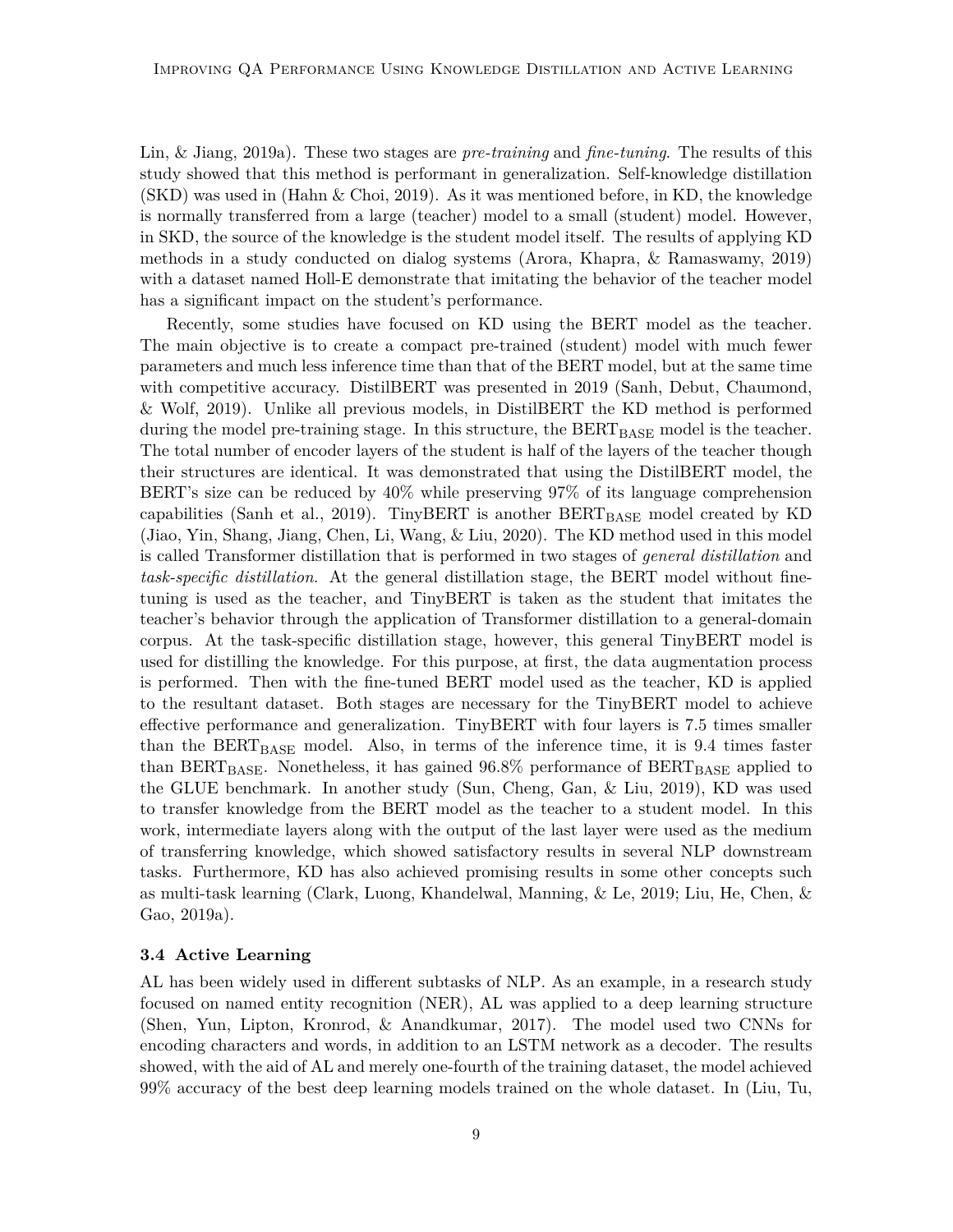Wang, & Xu, 2020), using the BERT-CRF model, an uncertainty-based AL strategy was applied to NER and achieved satisfactory results.

Although the combination of AL and deep learning has been recently applied to other text processing fields such as coreference resolution (Li, Stanovsky, & Zettlemoyer, 2020), entity resolution (Kasai, Qian, Gurajada, Li, & Popa, 2019), machine translation (Liu, Buntine, & Haffari, 2018), and dependency parsing (Mirroshandel & Nasr, 2011), it has not been used in QA tasks. Moreover, AL has been used in applications such as imbalanced datasets (Aggarwal, Popescu, & Hudelot, 2020) and black box attack (Li, Yi, & Zhang, 2018).

### **4. Proposed Approaches**

We propose an interpolated KD method to transfer knowledge to the model and reduce its complexity, and AL strategies to minimize the labeled data requirement. We combine these two approaches to building a small model that gains the high accuracy of a complex model trained on a large corpus, using only a small training dataset. Our approaches are explained in detail in Sections 4.1 and 4.2.

#### **4.1 Knowledge Distillation for QA**

Pre-trained models such as BERT have achieved outstanding results in several NLP tasks. However, as it was mentioned before, available DNNs are extremely complex computationalwise, which makes them unfit for practical applications. Our proposed approach to tackle this issue in QA systems is to apply KD methods to such networks.

The proposed model structure is depicted in Figure 3. In this structure,  $BERT_{LARGE}$ (Devlin et al., 2019) and QANet (Yu et al., 2018) are used as the teacher and the student model, respectively. Instead of using RNN, QANet has been designed to use CNN in addition to several self-attention layers. As a result of this change, QANet has been shown to have a lower training and inference time in comparison with earlier QA models. The formulations used in Figure 3 are as follows:

$$
L = (1 - \rho)C_{hard} + \rho C_{soft} \tag{5}
$$

$$
C_{hard} = \sum_{i=1,2} \text{CE}(\text{softmax}(\boldsymbol{\beta}^i), \boldsymbol{y}^i)
$$
(6)

$$
C_{soft} = T^2 \sum_{i=1,2} \text{KL}(\boldsymbol{p}^i, \boldsymbol{q}^i)
$$
\n(7)

$$
q^i = \text{softmax}(\alpha^i/T) \tag{8}
$$

$$
p^i = \text{softmax}(\beta^i/T) \tag{9}
$$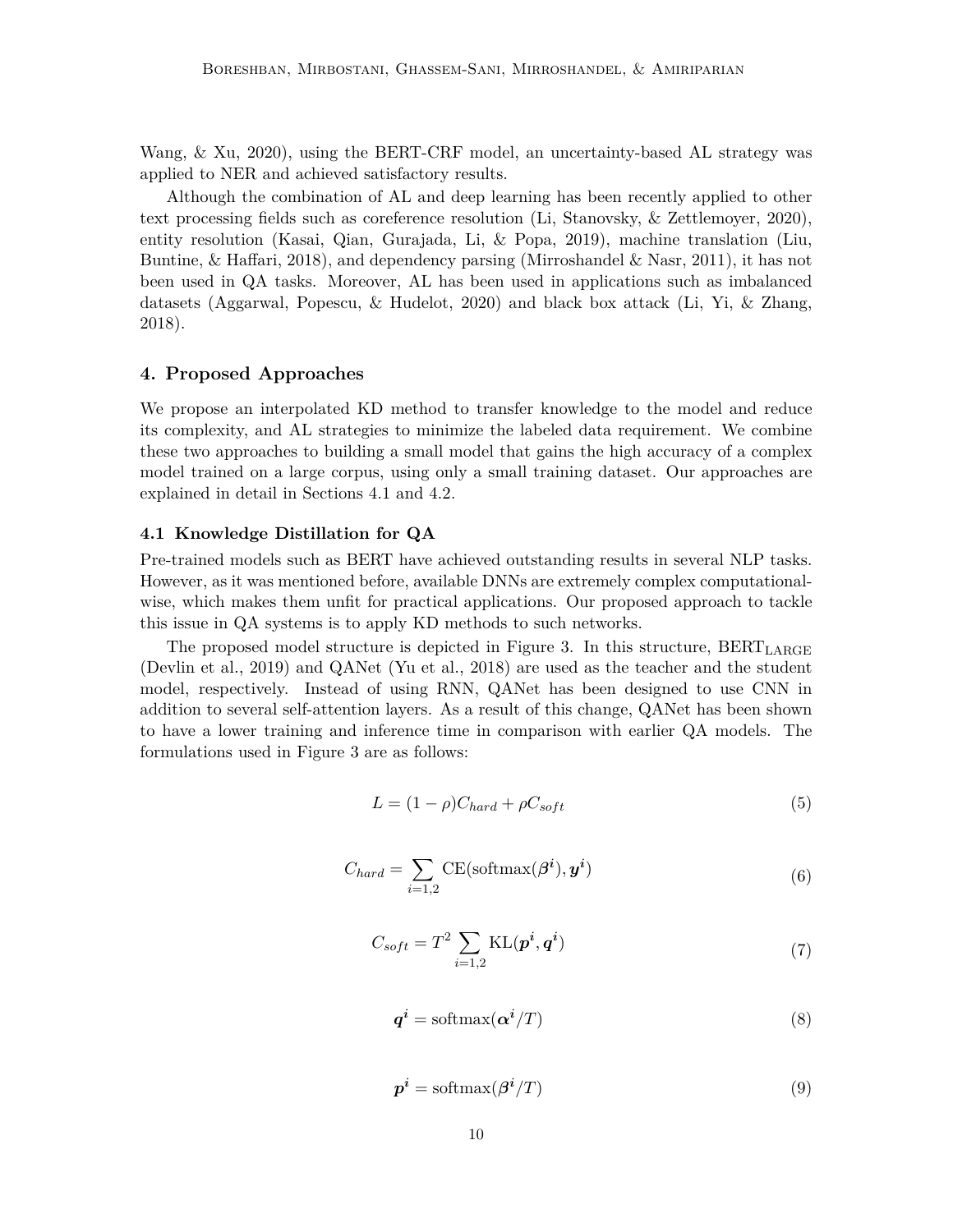

Figure 3: Our proposed model structure employs an interpolated KD with BERT<sub>LARGE</sub> as the teacher model and QANet as the student model.  $C_{soft}$  is the KL divergence error function that transfer knowledge from BERTLARGE to QANet. *Chard* is the CE loss function of the QANet model. *L* is the weighted combination of  $C_{soft}$  and  $C_{hard}$ .

The employment of KD in this work has been done as follows:

In standard QA models, the cross-entropy loss function is based on Equation (10). This term is shown as *Chard* in Figure 3.

$$
L_{CE} = -\sum_{k=1}^{m} \sum_{l=1}^{m} y_k^1 \log p^1(k) + y_l^2 \log p^2(l|k)
$$
 (10)

*y* <sup>1</sup> and *y* <sup>2</sup> are one-hots for the start and end answer tokens. *m* is the length of the paragraph. To apply KD, Kullback-Leibler (KL) divergence error function is added to the cross-entropy error function, according to Equation (11). This term is shown as  $C_{soft}$  in Figure 3.

$$
L_{KD} = \text{KL}(p||q) = -\sum_{k=1}^{m} \sum_{l=1}^{m} p^1(k) \log[p^1(k)/q^1(k)] + p^2(l|k) \log[p^2(l|k)/q^2(l|k)] \tag{11}
$$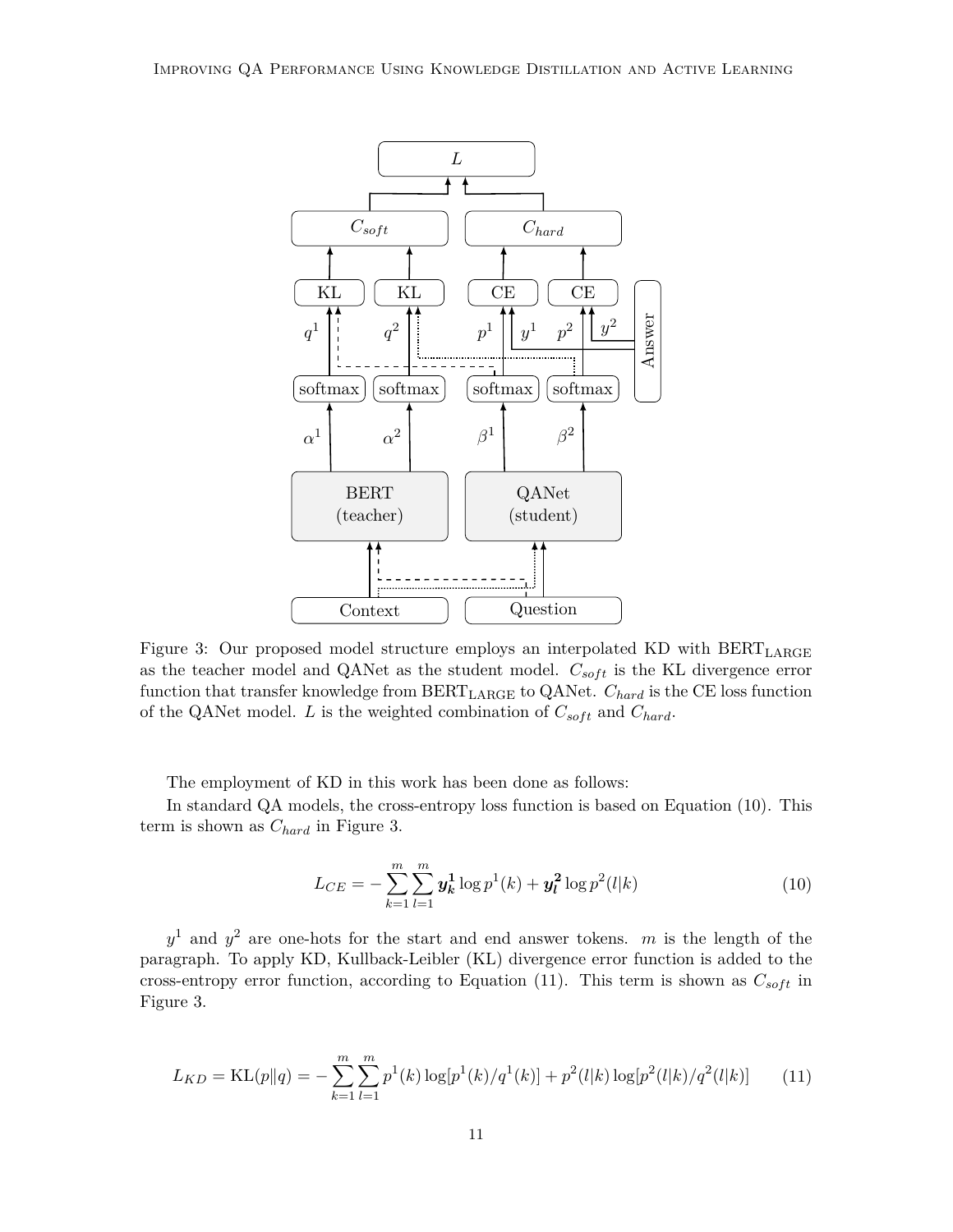*q* is the probability distribution of the start and end of the answer, which is extracted from the teacher model. Additionally, log-of-softmax is used to compute *p* and *q*. Below, we briefly describe the architecture of both teacher and student models used in this study.

#### 4.1.1 The BERT Model

The Bidirectional Encoder Representations from Transformer (BERT) (Devlin et al., 2019) is a language model capable of being used as a pre-trained model. The BERT's architecture is based on the encoder structure of Transformers. Instead of CNN and RNN components, the Transformer architecture comprises a number of attention and self-attention layers, with the aim of increasing parallelism (Vaswani et al., 2017). BERT is trained on a masked language modeling task, which allows bidirectional training (i.e., simultaneous consideration of both left and right contexts) in the model. It has been shown that in many NLP downstream tasks, we can achieve much improved results by just adding a few layers to the pre-trained BERT model.

## 4.1.2 The QANet Model

The architecture of QANet (Yu et al., 2018), which is shown in Figure 4, includes five main layers: *embedding*, *embedding encoder*, *context-query attention*, *model encoder*, and *output* layer. The convolutional and self-attention networks in the embedding encoder and model encoder layers process the input tokens in parallel, which leads to a significant increase in the performance of QANet in contrast with other models.

Self-attention in this model is similar to that of Transformer. The embedding layer takes advantage of GLoVe (Pennington et al., 2014) for word embedding and CNNs for character embedding, both of which are connected by their outputs. The embedding encoder layer consists of a stack of encoders. An encoder block with its internal components is shown on the right side of Figure 4. These components include a convolutional, a self-attention, and a feed-forward layer. The size of the kernel is set to 7. The number of filters and convolution layers are set to 128 and 4, respectively. Similar to Transformers, the self-attention structure uses a multi-head attention module. All these layers (i.e., convolution, self-attention, and feed-forward) are inside a separate residual block. The structure of each model encoder layer is similar to the block on the right-hand side of Figure 4. However, there are two convolution layers in each block, and there are a total of seven encoder blocks in each layer.

There are three stacks of model encoders in QANet, and the parameters are shared between all these encoders. In the output layer, the result of the three stacks of model encoders is used to compute the start and end probabilities of the answer span. For each token of the paragraph, the probability values of the start and end of the span are computed using a linear network and softmax.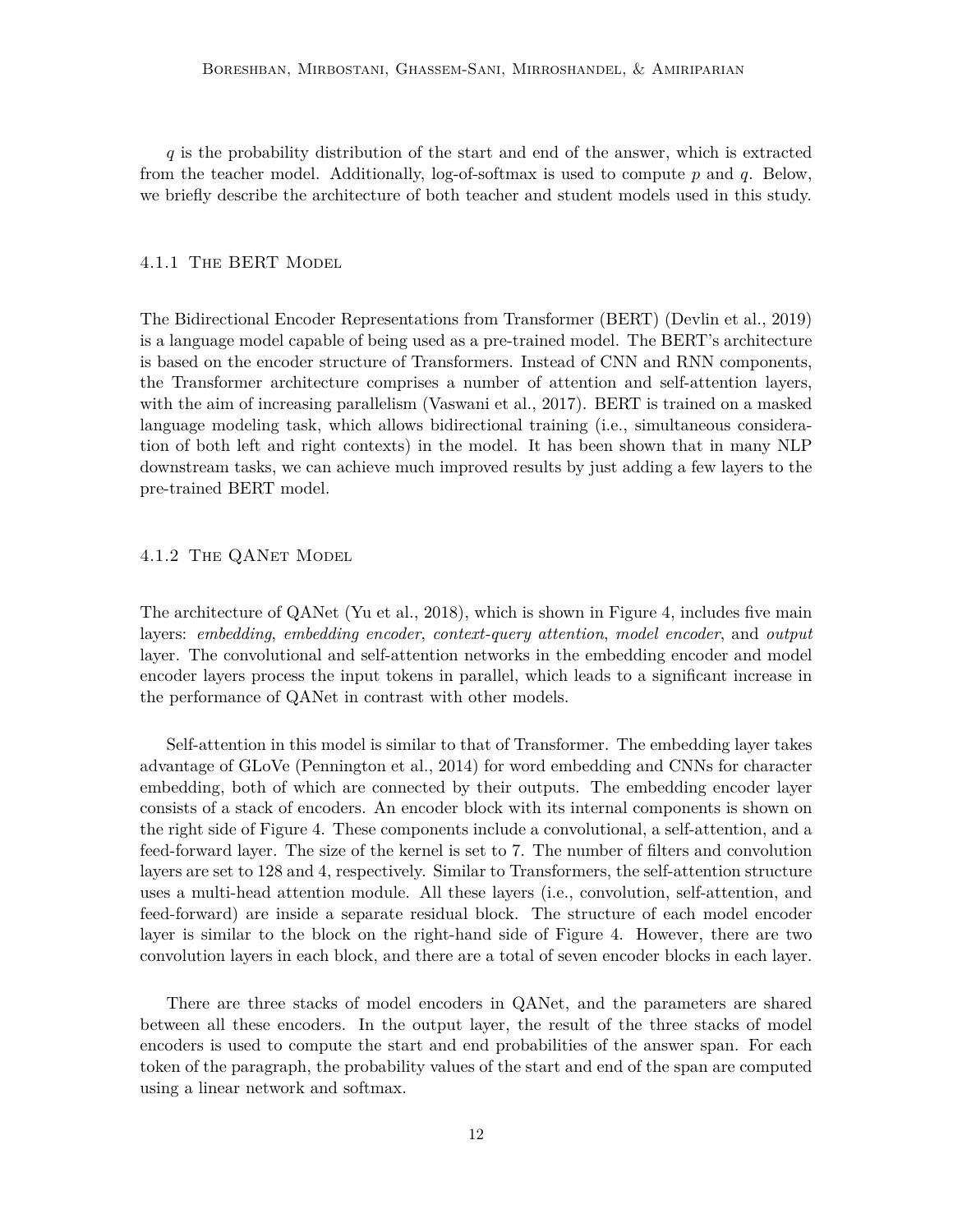

Figure 4: The QANet model architecture (left) adopted from (Yu et al., 2018) consists of multiple encoder blocks. A single encoder block (right) includes a convolution, a selfattention, and a feed-forward layer.

#### 4.1.3 Tokenizers Alignment

An issue with the KD method in the proposed architecture is that the tokenization algorithms used by the student and teacher models are not the same. Spacy and WordPiece are the two different tokenizers used by QANet and BERT, respectively. As a result of this issue, the size of the output of these models is different. It should be noted that some words are divided into multiple tokens using WordPiece. In such cases, a  $(#*)$  sign will be attached to all the sub-words except for the first one, indicating that those sub-words should be appended to their preceding token. To apply the KD loss function, the output of the models must have the same dimension. To tackle this issue, we propose the following two approaches:

**Rule-Based Approach.** The token alignment algorithm that we have used consists of two main steps of (1) finding exactly matched tokens and (2) finding partially matched tokens. Before performing any comparison, all tokens are converted into lower-case characters of ASCII encoding. For example, the word Accommodation is tokenized as [acc,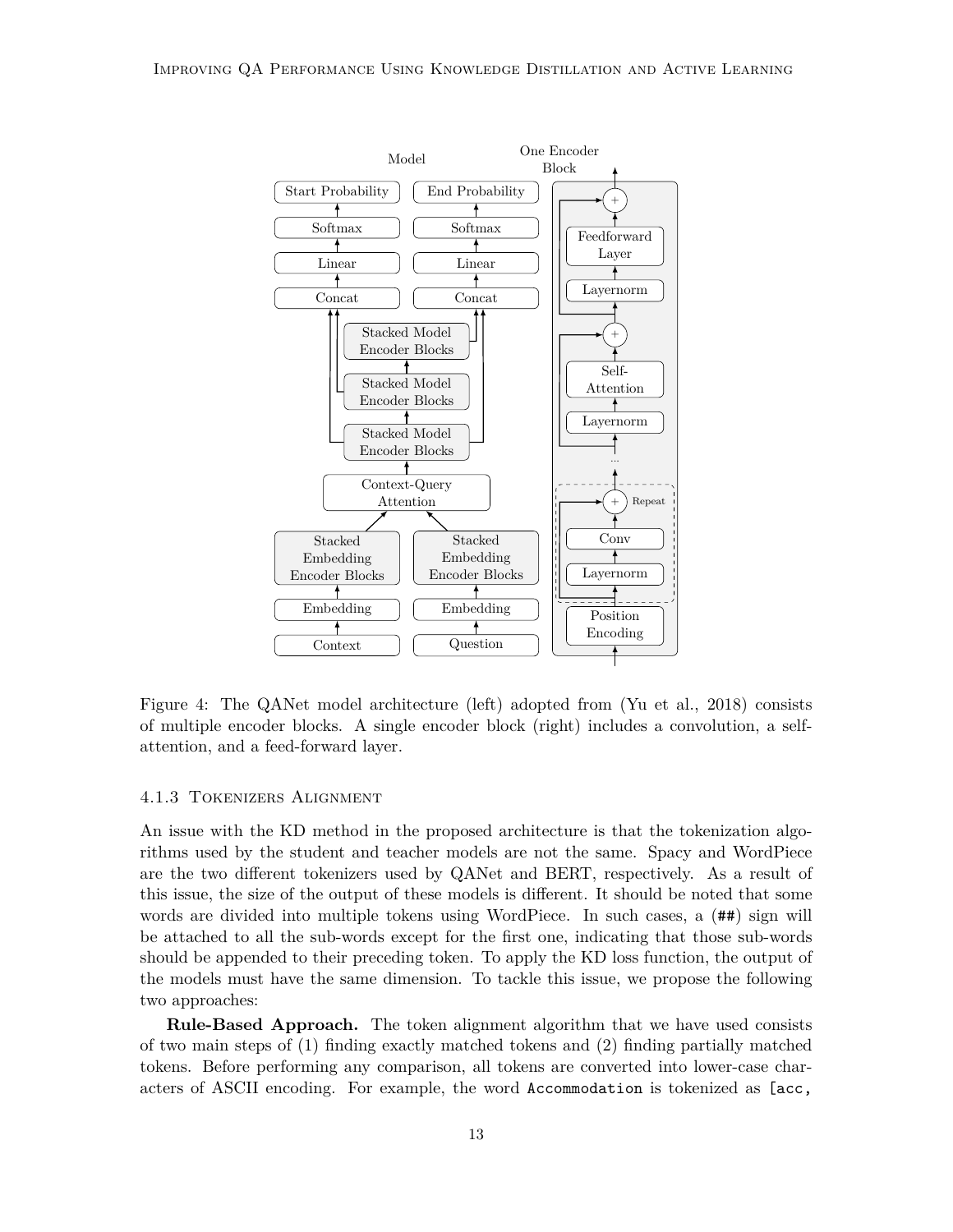##ommo, ##dation] by the BERT tokenizer. After undergoing the mentioned conversion, these tokens are updated to [acc, ##ommo, ##dation]. In such a case, the same conversion is carried out by the QANet tokenizer but results in [accommodation]. Then, the two mentioned steps are performed as follows:

(1) If a QANet token is exactly matched by one of the BERT's tokens, the start-end logits computed by the BERT model are retained.

(2) When there are no exact matched tokens, the algorithm skips the first step in favor of the second one. In this case, one of the following two conditions holds: Either, (a) the initial character set of the BERT token is a subset of characters in the QANet token, as shown in Figure 5; or (b) this subset relation is reversed, as shown in Figure 6.

(2-a) In the majority of cases, when two tokens are not the same, the smaller one is the token extracted by the BERT tokenizer. For instance, the string Nuclear Astrophysics is tokenized and processed as follows:

| QANet Tokens   | <b>BERT Tokens</b> |
|----------------|--------------------|
| 1 nuclear      | nuclear            |
| 2 astrophysics | astro              |
| 3              | ##physics          |
| 4              |                    |
|                |                    |

Figure 5: An example where there are no exact matched tokens, and the BERT token (i.e., astro) is a subset of the QANet token (i.e., astrophysics).

The BERT token astro is matched by the first part of the QANet token astrophysics. The algorithm continues over the list of the BERT tokens and finds the token physics, which is a sub-word and should be concatenated with its previous token, astro. This procedure continues until the concatenated string of tokens matches the QANet token, i.e., astrophysics. In this example, with one forward step in the BERT token list, the concatenated string matches the QANet token. In this case, the start and end logits of the token astro are retained to be used later for computing the loss function of KD; and that of the token physics is ignored. The next comparison is between the two (.) characters, which results in an exact match and retaining the BERT's start and end logits for this token. This operation continues until the last member of the BERT token list is processed.

(2-b) If the QANet token is the smaller one (for example in the tokenization of the string cannot understand) the procedure is performed as follows:

| QANet Tokens | BERT Tokens |
|--------------|-------------|
| 1 can        | cannot      |
| 2 not        | understand  |
| 3 understand |             |

Figure 6: An example where there are no exact matched tokens, and the QANet token (i.e., can) is a subset of the BERT token (i.e., cannot).

Comparing the QANet token can and token cannot of BERT determines how much we should move forward in the token list of QANet. In this example, the algorithm proceeds to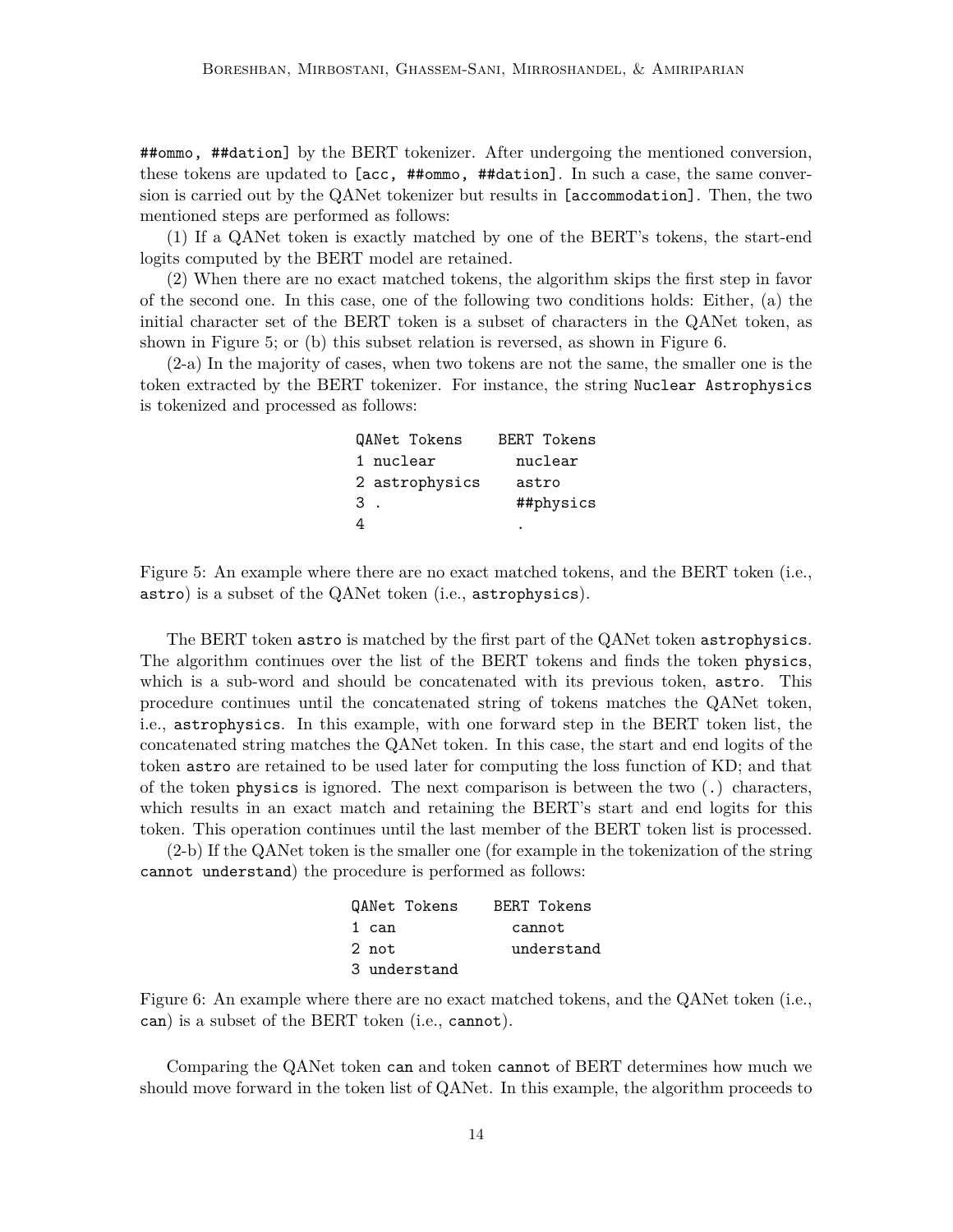the next token, and a new string is created by concatenation of that token and its preceding token, i.e., can. The resultant string is then compared against the current BERT token. In this case, moving just one token ahead results in an exact match. Similar to (2-a), here the start and end logits of the token can are retained to be used later for calculating the loss function of KD; and that of the token not is ignored. In this example, the algorithm will next find another exact match for token understand.

**Interpolation Approach.** As it was explained in step (2) of the rule-based approach, in cases where we do not initially have an exact match, we retain the start and end logits of the first sub-token and ignore those of other sub-tokens. This results in losing some useful information. To overcome this issue, we have designed another approach based on the *interpolation* of the student logits. The goal is to make the dimension of the student context logits to become equal to that of the teacher. This approach retains the information content of all sub-token logits and results in an extensive knowledge transfer between the teacher and student models. In this work, we perform both linear and cubic interpolation methods on the original context vector of the student to generate new logits required for resizing the student's vector. For transferring the knowledge, a mean squared error (MSE) loss function is added to the main loss function to minimize the distance between the interpolated student vector and that of the teacher. The new loss function is as follows:

$$
L = (1 - \rho)C_{hard} + \rho C_{soft} + MSE(stdt_{intrpl}, tchr)
$$
\n(12)

#### **4.2 Active Learning for QA**

AL is an efficient way to reduce the required time for creating a training dataset. In this research, we have used the pool-based AL method. The experiments have been performed on the SQuAD v1.1 dataset.

As it is shown in Algorithm 1, at first, all samples of the training dataset are considered to be unannotated. Then, one percent of the dataset is selected to be used for training the model. In this experiment, the chosen model is  $BERT_{BASE}$  which is trained for two epochs. Then, 10% of the rest of the unlabeled dataset is selected to be added to the current training dataset using the following strategies. This procedure continues until all unlabeled samples are exhausted.

## **Algorithm 1:** Pool-based AL approach

**Input:** Unlabeled data pool  $\mathcal{U}$ , labeled data set  $\mathcal{L}$ , most informative unlabeled samples  $\mathbf{x}^*$ , AL sampling  $\phi(\cdot, \cdot)$ **1**  $\mathbf{x}^*$  ← arg max<sub>*x*∈U</sub>  $\phi(\mathbf{x}, 1\%)$ ; 2  $\mathcal{L} \longleftarrow label(\mathbf{x}^*)$ ; **3**  $\mathcal{U} \longleftarrow \mathcal{U} \setminus \mathbf{x}^*$ ; **4 repeat 5** *train*\_*model*(L); **6**  $\vert \mathbf{x}^* \leftarrow \arg \max_{\mathbf{x} \in \mathcal{U}} \phi(\mathbf{x}, 10\%);$  $\mathcal{I} \left| \right. \mathcal{L} \longleftarrow \mathcal{L} \cup label(\mathbf{x}^*)$ ; 8 U ←− U \ **x**<sup>\*</sup>; **9 until**  $|\mathcal{U}| = 0$ ;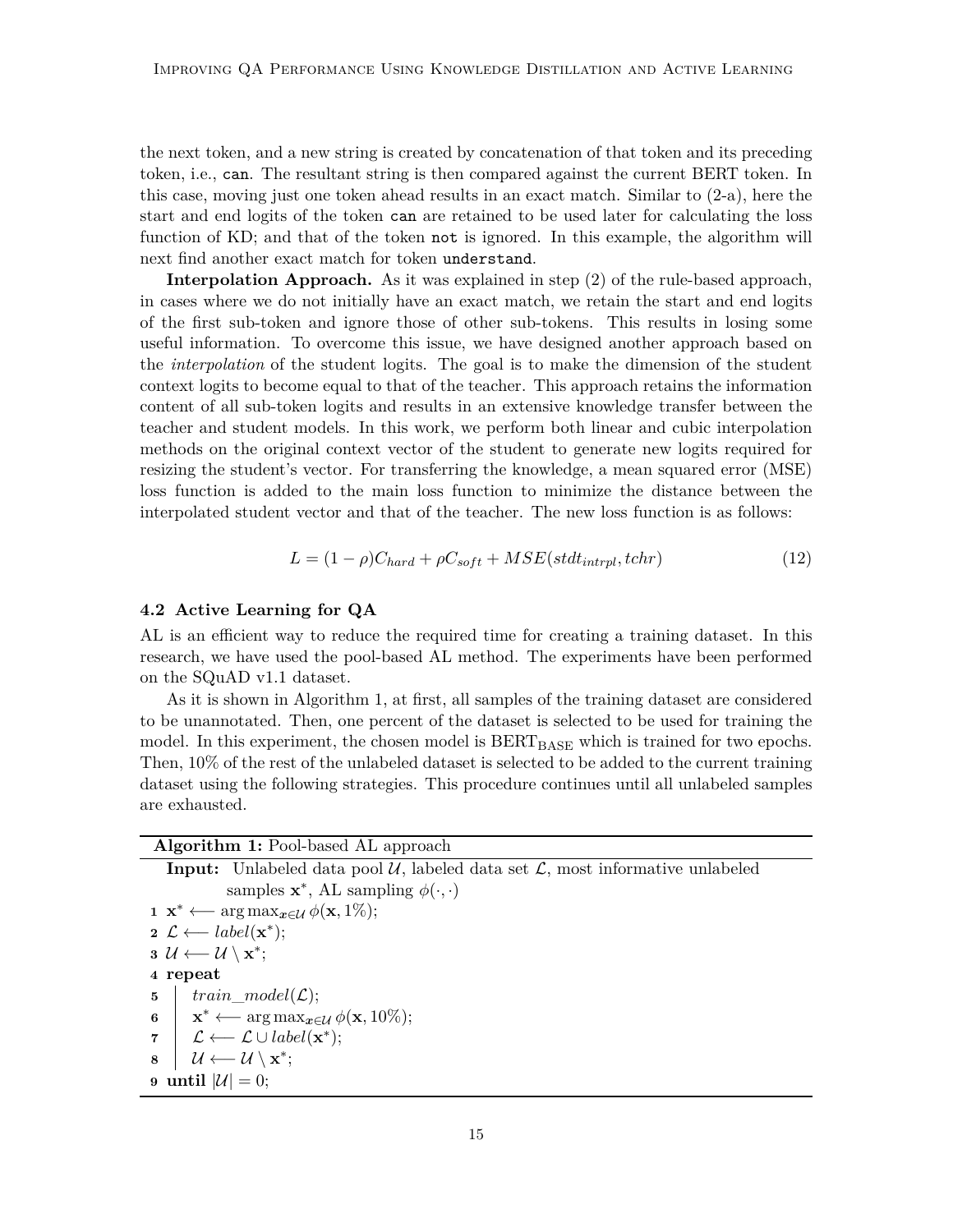Most data sampling strategies are based on some uncertainty criteria. Next, we describe the strategies that we have used in this work.

#### 4.2.1 Least Confidence

The most widely used strategy of AL is the *least confidence sampling* (Settles, 2009). The algorithm selects those instances that have the least confidence (i.e., based on our model) for labeling. This method can be simply employed in probabilistic models. For example, in a probabilistic binary classification model, instances with a probability value around 0.5 are the ones in which the model has the least confidence.

The output of the QA systems that we are interested in is a span extending from the start to the end of the answer tokens. For each question, the model returns multiple answer spans, among which the span with the highest probability value will be selected. In each cycle, a fixed number (e.g.,  $10\%$ ) of questions whose selected answer has the least probability value are selected. The calculations are performed using Equations (13) and (14).

$$
\boldsymbol{x}^* = \arg\max_{\boldsymbol{x}} \left[ 1 - p(\hat{A}^\top \vert \boldsymbol{x}) \right] \tag{13}
$$

$$
A^{\hat{}} = \arg\max_{A} p(A|\mathbf{x})
$$
\n(14)

*A* is the answer set returned by the model for a question. For each instance, *x*, *A*<sup>ˆ</sup> is the answer with the highest probability value given by the model. In this approach, the selected answer with the least probability value is chosen as the least confident instance, denoted by  $x^*$ . This instance is presumed to contain the highest information content of all.

#### 4.2.2 Margin

Another option that can be used for data sampling is the *margin* criterion. In this method, the probability difference between the two most probable labels is calculated. This difference shows that samples with a larger margin are easier to be classified by the model. That is because the classifier is more confident about those labels. Conversely, the classifier is less confident about those labels that have a smaller margin; therefore, knowing the actual label of such instances helps the model discriminate them more effectively. For applying this criterion to QA systems, the difference between the two most probable answers returned for each question is taken as the margin. This margin is calculated by Equation (15), in which  $\hat{A}_1$  and  $\hat{A}_2$  respectively denote the first two most probable answer to question *x*. Here, in each AL cycle, a subset of questions with the highest margin, denoted by *x* **∗** , are selected to be added to the training dataset.

$$
\boldsymbol{x}^* = \arg\max_{\boldsymbol{x}} \left[ p(A_1^\top | \boldsymbol{x}) - p(A_2^\top | \boldsymbol{x}) \right] \tag{15}
$$

#### 4.2.3 Entropy

When there exist a large number of labels, the margin sampling method practically ignores many labels. In such cases, it only considers the first two labels. In this situation, the sampling method based on *entropy*, which is calculated by Equation (16), is more suitable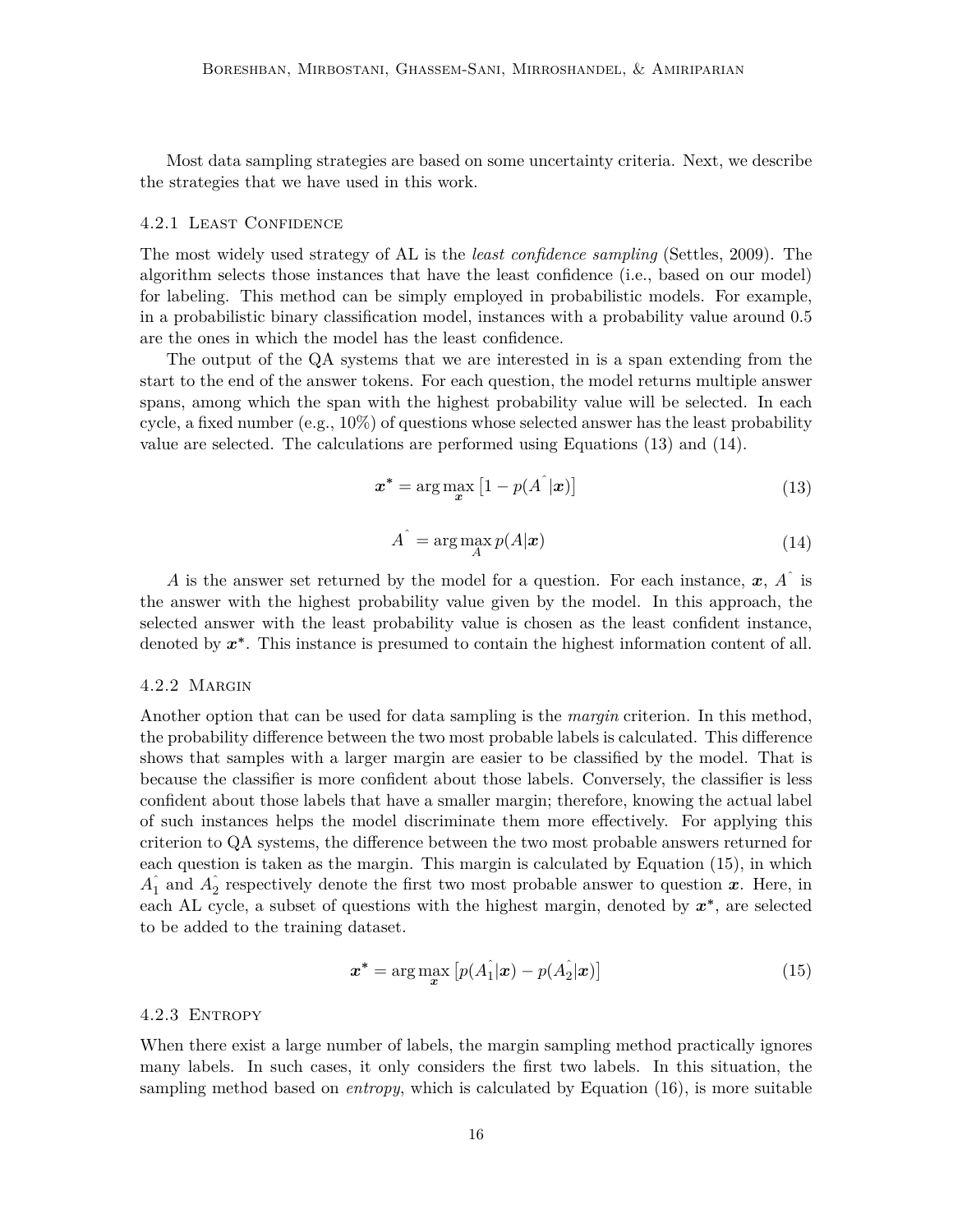for detecting uncertainty.  $A_i^{\hat{i}}$  denotes the *i*-th most probable answer returned for question *x*.

$$
\boldsymbol{x}^* = \arg\max_{\boldsymbol{x}} \left[ -\sum_{i} p(A_i|\boldsymbol{x}) \log(A_i|\boldsymbol{x}) \right]
$$
(16)

For applying this method to QA systems, the first five most probable answers for each question are selected as the candidate answers by the BERT model. After calculating the entropy for these candidates, the samples with the highest entropy are selected to be added to the training dataset.

#### 4.2.4 Clustering Method

*Clustering* is another approach used in our study for data sampling. For this purpose, first, some samples are selected from the unlabeled dataset pool by the least confidence approach. If k instances are to be selected for labeling, we initially choose  $3 \times k$  instances based on the least confidence criterion as our candidates. Then, for clustering, questions are encoded with the universal sentence encoder (USE) (Cer, Yang, Kong, Hua, Limtiaco, St. John, Constant, Guajardo-Cespedes, Yuan, Tar, Strope, & Kurzweil, 2018), and using the *k*-means algorithm and based on the Euclidean distance measure, those candidates will be grouped into 10 clusters. To select final *k* samples, each cluster is sampled proportional to the number of its members. Selected instances are annotated and added to the current labeled dataset. Then the model is re-trained on the resulting dataset. This procedure continues until our unlabelled data are exhausted.

### **5. Experimental Results**

In this section, to assess the performance of our proposed approaches, we explain the ex $periments<sup>1</sup>$  we have conducted and analyze their results in detail.

#### **5.1 Datasets**

Over the past decades, many datasets have been proposed for QA tasks. In this research, for the evaluation purpose, we have used two datasets, SQuAD v1.1 and Adversarial SQuAD, which are depicted in Table 1 and discussed next.

| Dataset                       | <b>Documents</b> | Paragraphs | Questions |
|-------------------------------|------------------|------------|-----------|
| $SQuAD$ v1.1: Train           | 442              | 18,896     | 87,599    |
| $SQuAD$ v1.1: Development     | 48               | 2,067      | 10,570    |
| Adversarial SQuAD: ADDSENT    | 48               | 3,358      | 3,560     |
| Adversarial SQuAD: ADDONESENT | 48               | 1,585      | 1,787     |

Table 1: Statistics of the Stanford Question Answering Dataset (SQuAD) v1.1 and Adversarial SQuAD datasets.

<sup>1.</sup> Our source code is publicly available at: https://github.com/mirbostani/QA-KD-AL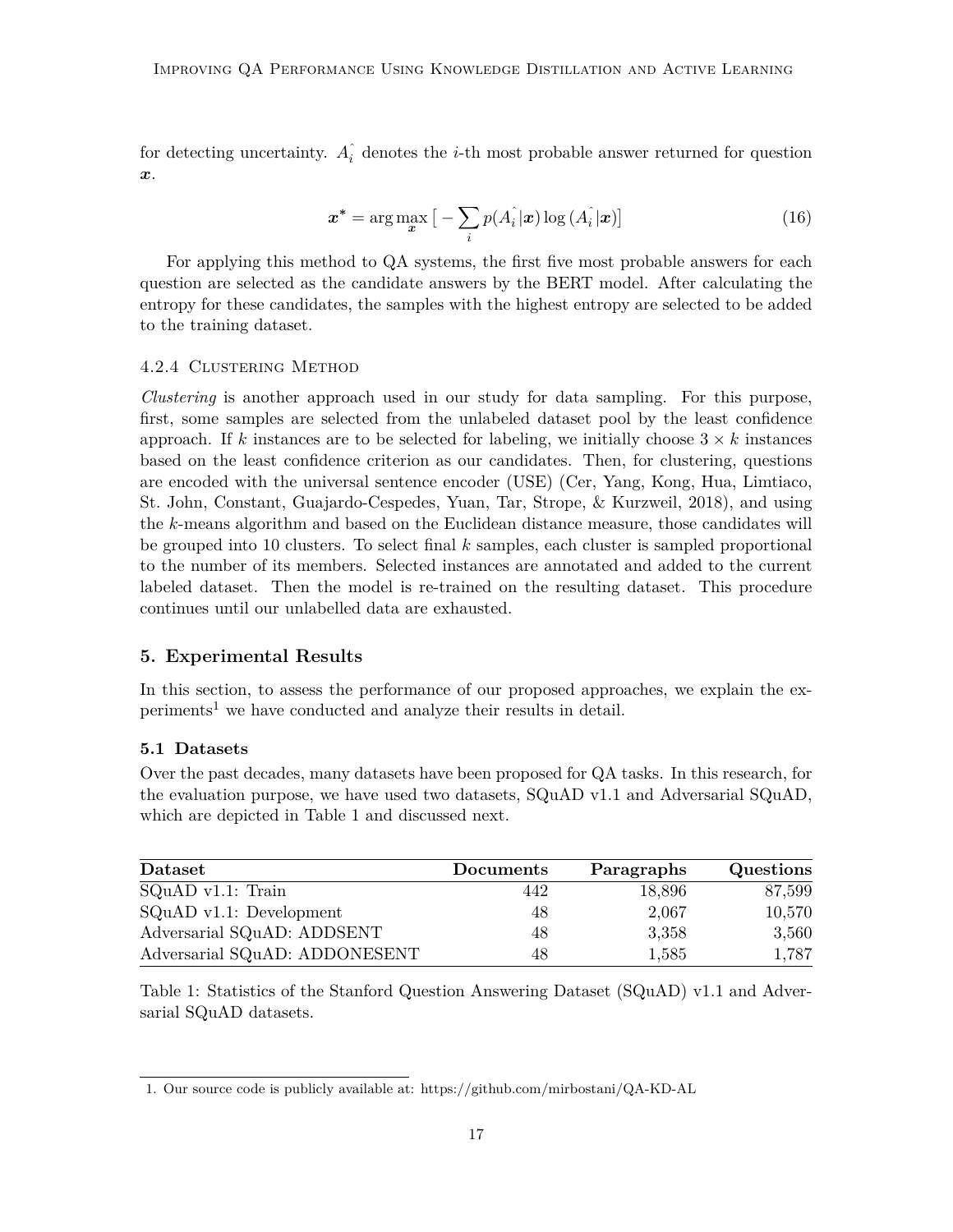**SQuAD.** The SQuAD v1.1, released in 2016 (Rajpurkar, Zhang, Lopyrev, & Liang, 2016), contains 107,785 question-answer pairs on 536 articles extracted from Wikipedia. In SQuAD v1.1, the answer to each question is a span of the text from the corresponding reading passage. This dataset has provided the ground for significant progress in building more accurate QA systems in recent years.

**Adversarial SQuAD.** In 2017, an adversarial dataset was built on top of SQuAD v1.1 (Jia & Liang, 2017). Its training set has remained unchanged; however, some paragraphs of its validation set have been extended by some adversarial sentences. This dataset provides three different methods for generating adversarial sentences. The first method is called ADDSENT, in which a few adversarial sentences analogous to the given question are generated and appended to the paragraph that contains the answer to that question. In the second method, called ADDONESENT, a fixed sentence is added to all paragraphs. In the last approach, named ADDANY, adversarial sentences are generated and appended to all paragraphs, regardless of grammatical considerations. Therefore, using this dataset, the robustness of QA models can be evaluated.

#### **5.2 Evaluation Metrics**

Two common measures used for the evaluation of QA systems are the *F1-score* and *exact match* (EM). To evaluate the performance of the system, its predictions and the ground truth answers are treated as a bag of tokens. The F1-score measures the average overlap between the predicted and the ground truth answers. It is computed for each given question and in the end, is averaged over all the questions. EM measures the percentage of those predictions that exactly match the ground truth answers. Here, when a prediction matches its ground truth answer, EM is set to 1; otherwise, it is set to 0 (Rajpurkar et al., 2016).

#### **5.3 Applying Knowledge Distillation**

To apply KD, we used QANet as our student model because it does not use RNNs in its architecture; therefore, it has a much lower training and inference time as opposed to other earlier proposed models. Furthermore, BERTLARGE (uncased version) was used as our teacher model. It has been suggested that for training the BERT model, the hyperparameters of the model can be set to one of the following learning rates:  $2 \times 10^{-4}$ ,  $3 \times 10^{-4}$ , and  $5 \times 10^{-4}$ . In our experiment, we set the rate to  $5 \times 10^{-4}$ . The maximum tokens length, which is the maximum length of the input to the model after tokenization, was set to 384. We also utilized the Pytorch framework for implementation. *ρ* parameter, the coefficient of the soft loss function, was set to 0.7, and the temperature *T* was set to 10. The model was trained for 30 epochs in a batch size of 14 samples.

As it is demonstrated in Figure 7, distilling the knowledge from BERT to QANet increases by around 3.00 F1-score and EM.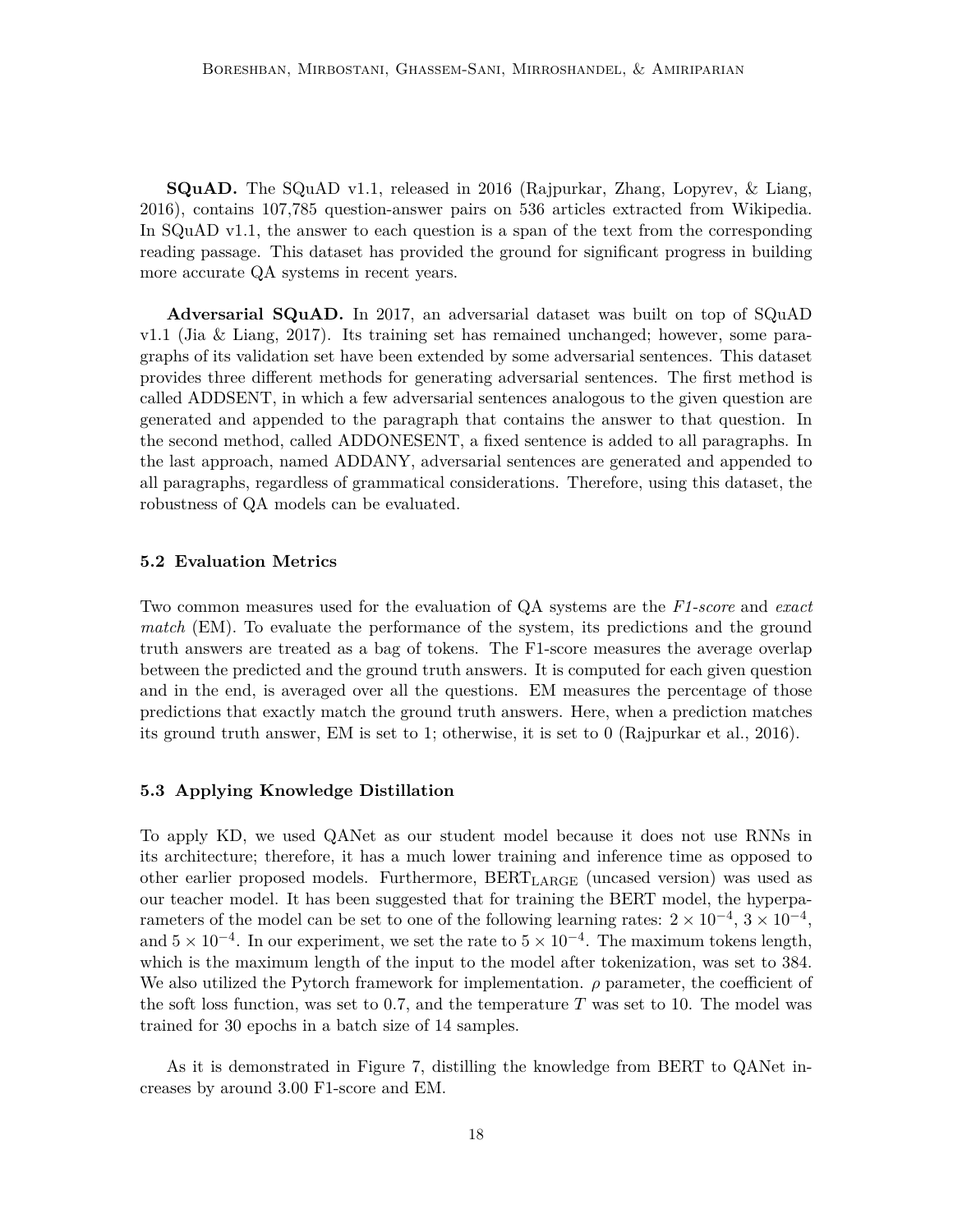

Figure 7: Performance comparison between QANet before and after applying KD.

Table 2 shows the performance of various combinations of our proposed model in comparison with other related models, using F1-score and EM measure. QANet is the base model used in our study, and QANet+KD is the model on which KD has been applied by adding the KL loss function to the model and using the rule-based alignment technique. The QANet+KD+Linear model has a similar model implementation as the QANet+KD with the addition of linear interpolation. Furthermore, the QANet+KD+Cubic model is similar to QANet+KD+Linear except that it utilizes cubic interpolation. The results of our experiments on the SQuAD v1.1 dataset show an improvement of 3.50 and 4.00 percentage points in F1-score and EM of the model, respectively, resulted from KD over the base model.

| Model                                          | ${\bf F1}$ | EM    |
|------------------------------------------------|------------|-------|
| $BERT_{LARGE}$ (Teacher) (Devlin et al., 2019) | 93.15      | 86.91 |
| $BERT_{BASE}$ (Devlin et al., 2019)            | 88.34      | 81.00 |
| DistilBERT <sub>6</sub> (Sanh et al., 2019)    | 86.90      | 79.10 |
| DistilBERT <sub>4</sub> (Sanh et al., 2019)    | 81.20      | 71.80 |
| TinyBERT <sub>6</sub> (Jiao et al., 2020)      | 87.50      | 79.70 |
| $Tiny BERT_4$ (Jiao et al., 2020)              | 82.10      | 72.70 |
| QANet (Base) (Yu et al., 2018)                 | 80.09      | 71.16 |
| QANet+KD (Proposed)                            | 83.01      | 73.94 |
| QANet+KD+Linear (Proposed)                     | 83.02      | 74.14 |
| $QANet+KD+Cubic$ (Proposed)                    | 83.51      | 75.20 |

Table 2: Performance of various models on  $SQuAD$  v1.1 dataset. BERT<sub>LARGE</sub> and  $QANet$ are the teacher and the student model, respectively. QANet+KD is our proposed model after applying KD, and QANet+KD+Linear/Cubic are the models with interpolated KD. The best performance results, specified in bold, against QANet (Base) belong to our  $\text{QANet+KD+Cubic model},$  which outperforms both DistilBERT<sub>4</sub> and TinyBERT<sub>4</sub> and is comparable with these models with six layers.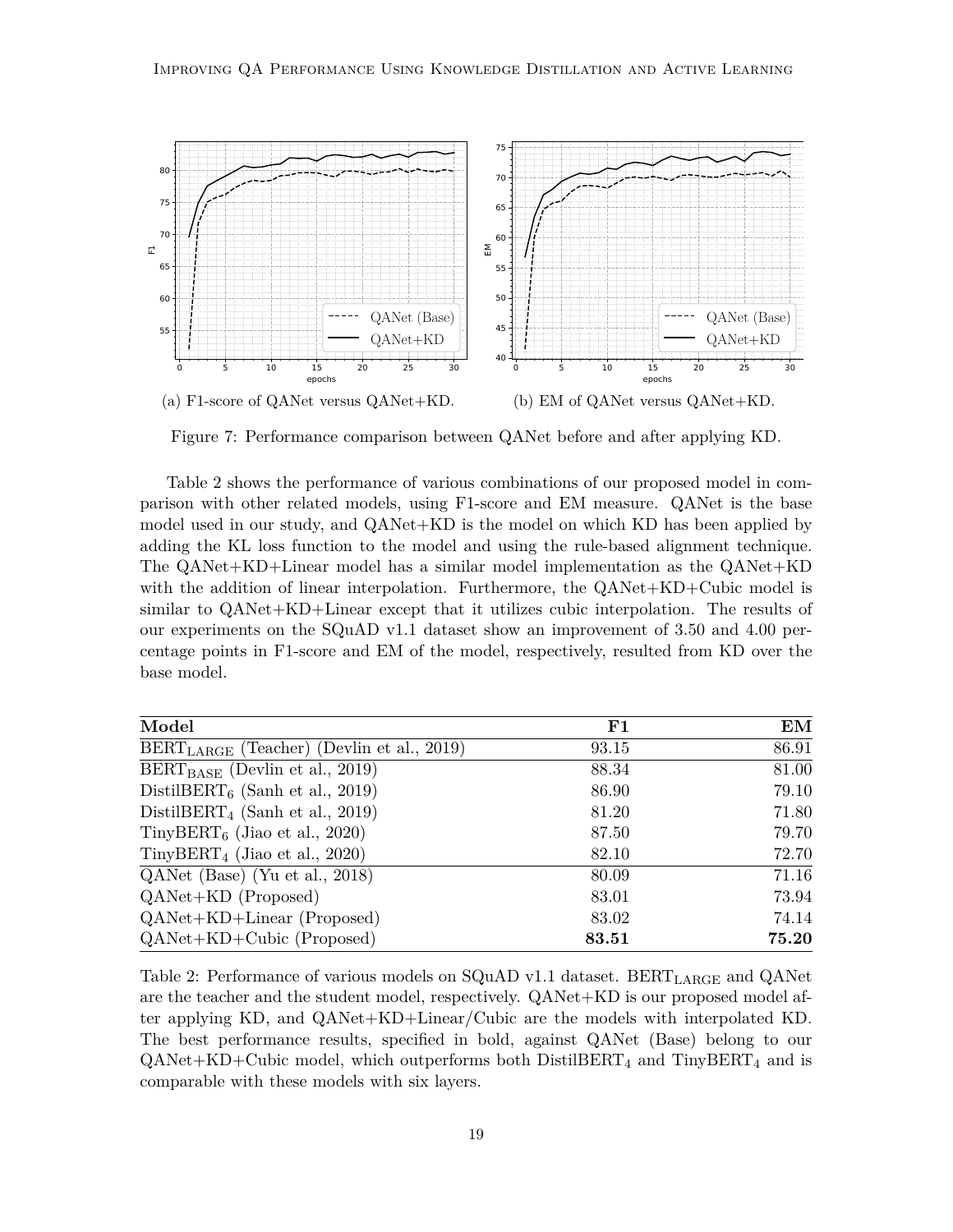One of the problems with large pre-trained language models is their intrinsic computational complexity. To further investigate this issue, we compared the number of parameters and the inference time of our models with other related models. As it is shown in Table 3, our approach does not change the parameters and inference time of the base model; however, it is capable of improving the performance of the model. Accordingly, choosing the base model directly affects the total number of parameters and inference time of the proposed model.

|                                             | $\#\text{Params}$ | Speedup          |
|---------------------------------------------|-------------------|------------------|
| Model                                       | (Millions)        | (batches/second) |
| $BERT_{BASE}$ (Devlin et al., 2019)         | 110.0             | $1.0\times$      |
| DistilBERT <sub>6</sub> (Sanh et al., 2019) | 66.0              | $2.0\times$      |
| DistilBERT <sub>4</sub> (Sanh et al., 2019) | 52.2              | $3.0\times$      |
| TinyBERT <sub>6</sub> (Jiao et al., 2020)   | 67.0              | $2.0\times$      |
| $Tiny BERT_4$ (Jiao et al., 2020)           | 14.5              | $9.4\times$      |
| QANet (Base) (Yu et al., 2018)              | 1.3               | $2.0\times$      |
| $QANet+KD$ (Proposed)                       | 1.3               | $2.0\times$      |

Table 3: Number of parameters and speed comparison between our proposed model and other distilled models on SQuAD v1.1 dataset.

Note that DistilBERT and TinyBERT are pre-trained models that cannot be trained on a system with limited resources; however, due to the small number of parameters of our proposed model, it can be fully trained on such systems. Although the total number of parameters of the resulted model is about 9% of the 4-Layer TinyBERT parameters, its F1-score and EM are about 1.40 and 2.50 higher, respectively. Additionally, this model has outperformed the 4-Layer DistilBERT by 2.30 and 3.40 in F1 and EM, respectively, while using 2.5% of the total number of parameters in DistilBERT. Our model has also achieved around 95% performance of the 6-Layer TinyBERT and DistilBERT models, using only 2% of their total number of parameters.

We have validated our results using the *bootstrap resampling* technique, a statistical hypothesis testing method, to determine whether there is a significant difference between the means of the two models' predictions. Firstly, as our sample set, 10% of the evaluation dataset, represented as *X*, was randomly selected and fed to both models. Considering EM as our evaluation metric, the difference between the performance of the initial model before and after applying KD on X was calculated as  $\delta(X)$ . To determine whether the null hypothesis,  $H_0: \delta(X) \leq 0$ , should be rejected, we must check whether or not *p*-value  $\lt \alpha$ , where  $\alpha$  is the *significance level*, and *p*-value is a *conditional probability*, based on the null hypothesis  $H_0$ . For calculating *p*-value,  $\delta(X)$  should be resampled with replacement *B* times to create numerous *k*-sized sets, where *k* is the size of  $\delta(X)$ . Assigning  $\alpha$  to 0.05 and *B* to 100000, our calculated *p*-value is 0*.*035 which rejects the null hypothesis and shows the models' performance is statistically significant.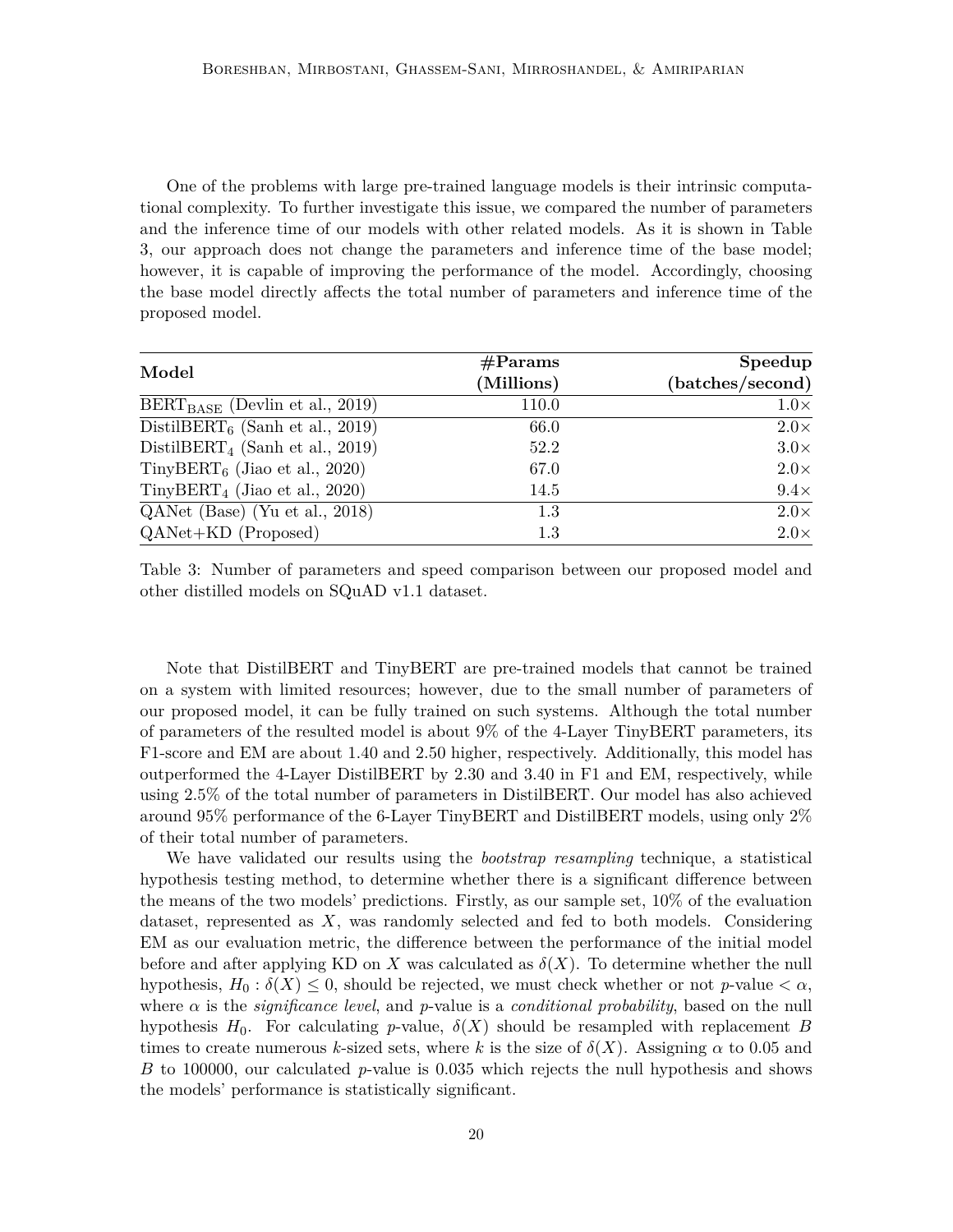## **5.4 Applying Active Learning**

We have also applied AL to the  $BERT_{BASE}$  model to evaluate the impact of this technique on the volume of required labeled data and the performance of this model. The chosen values for hyperparameters of the model are as follows. The base model of our study was  $BERT_{BASE}$  (uncased version), the learning rate was set to  $5 \times 10^{-4}$ , and the maximum token length was set to  $384$ . The  $BERT_{BASE}$  model was initially fine-tuned for only two epochs. That is because increasing the number of epochs reduces the accuracy of the model on the validation dataset (Devlin et al., 2019). In this experiment, the Pytorch framework was used for implementation. Initially, 1% of the training dataset was randomly chosen for fine-tuning the  $BERT_{BASE}$  model; the remaining 99% of the training data was assumed to be unlabeled. Then, in each step, according to the sampling strategies proposed in Section 4.2, in each cycle, 10% of the remaining samples was added to the current labeled samples used for training. In each cycle, the model was again fine-tuned on the newly compiled dataset. This process was repeated until the model was fully trained on the whole dataset.

In Table 4, the impact of various selection strategies on the EM measure is demonstrated. RAND denotes the random sampling strategy, LC stands for the least confidence, EN is entropy, M denotes the margin sampling, and LC-CL is our proposed clustering method. The results of our experiments indicate that the performance of all the sampling methods that we have used outperform the random sampling strategy. Moreover, among these sampling methods, the least confidence strategy has achieved the best results. Using the least confidence strategy and only 20% the training dataset, the model can achieve 93.83% EM of the case in which we employ the supervised method and the whole dataset. Additionally, the model can achieve 98.08% EM with only 40% of the training dataset.

| Dataset | <b>RAND</b> | $_{\rm LC}$ | М     | EN    | $_{\rm{LC-CL}}$ |
|---------|-------------|-------------|-------|-------|-----------------|
| $1\%$   | 39.83       | 39.83       | 39.83 | 39.83 | 39.83           |
| 10%     | 71.98       | 72.04       | 71.32 | 71.65 | 71.74           |
| 20%     | 73.83       | 76.01       | 75.61 | 75.87 | 75.43           |
| 30%     | 76.07       | 77.95       | 77.58 | 77.86 | 77.87           |
| 40\%    | 78.42       | 79.45       | 79.08 | 79.69 | 79.50           |
| 50%     | 79.16       | 79.82       | 79.04 | 80.02 | 79.70           |
| 60%     | 80.00       | 80.39       | 80.01 | 80.29 | 79.91           |
| 70%     | 80.27       | 81.50       | 80.55 | 81.09 | 80.77           |
| 80%     | 80.34       | 81.10       | 80.95 | 81.11 | 80.95           |
| 90%     | 80.93       | 81.40       | 81.07 | 81.02 | 81.02           |
| 100%    | 81.00       | 81.00       | 81.00 | 81.00 | 81.00           |

Table 4: EM measure of different AL strategies on SQuAD v1.1 dataset. The best performance result, specified in bold, belongs to the LC strategy on 70% of the dataset, which outperforms the supervised method. RAND: random sampling stretegy. LC: least confidence. EN: entropy. M: margin sampling. LC-CL: our proposed clustering method.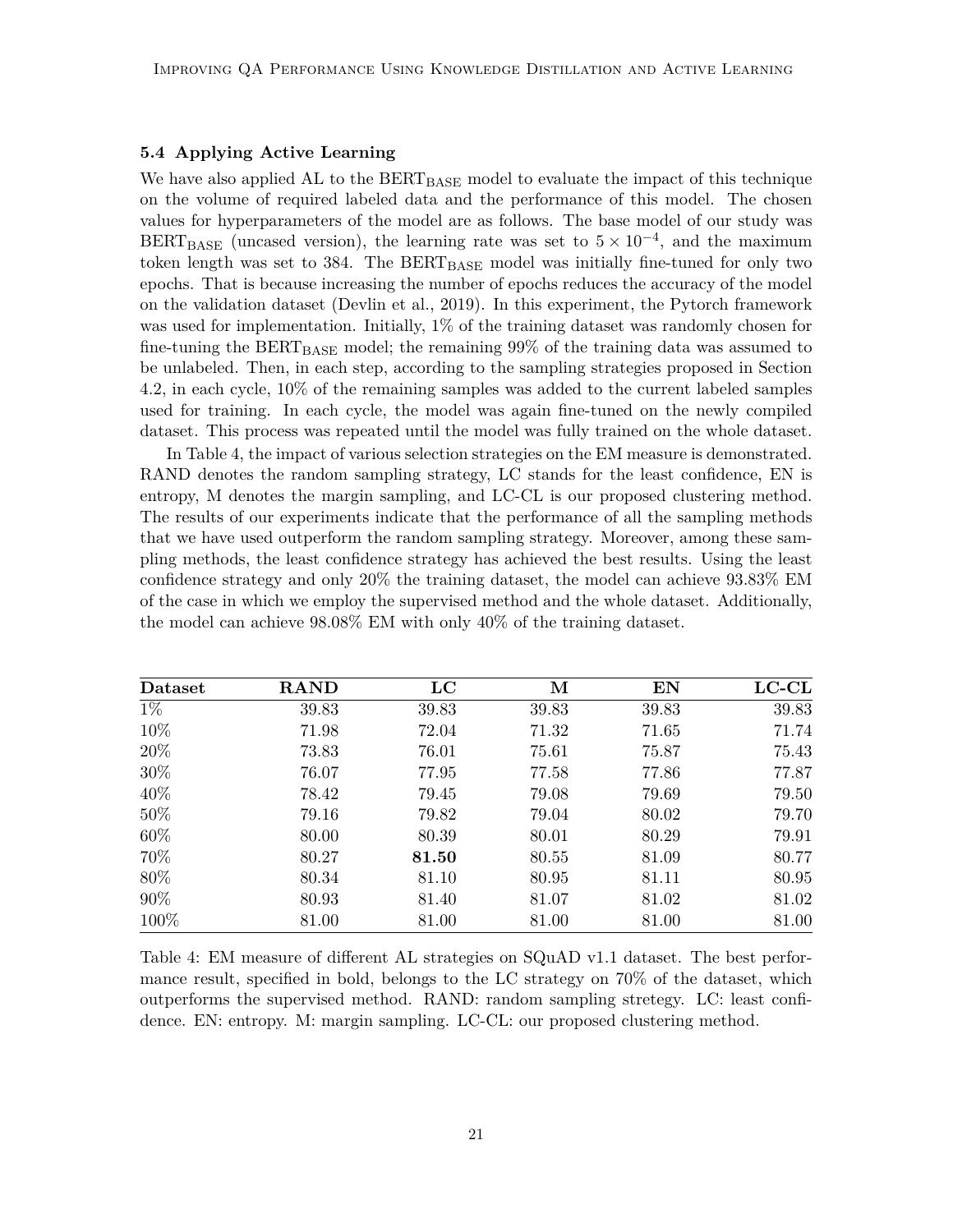| Dataset | <b>RAND</b> | $_{\rm LC}$ | М     | EN    | $_{\rm{LC-CL}}$ |
|---------|-------------|-------------|-------|-------|-----------------|
| $1\%$   | 50.64       | 50.64       | 50.64 | 50.64 | 50.64           |
| 10%     | 79.26       | 81.66       | 81.01 | 80.94 | 80.43           |
| 20%     | 82.81       | 84.83       | 84.31 | 84.67 | 84.40           |
| 30%     | 84.73       | 86.36       | 85.83 | 85.97 | 86.01           |
| 40\%    | 86.51       | 87.50       | 86.79 | 87.44 | 87.21           |
| 50%     | 86.97       | 87.56       | 86.96 | 87.77 | 87.23           |
| 60%     | 87.69       | 88.05       | 87.75 | 87.89 | 87.88           |
| 70%     | 87.92       | 88.60       | 88.00 | 88.39 | 88.12           |
| 80%     | 87.96       | 88.38       | 88.13 | 88.23 | 88.20           |
| 90%     | 88.12       | 88.56       | 88.25 | 88.27 | 88.24           |
| 100%    | 88.34       | 88.34       | 88.34 | 88.34 | 88.34           |

Table 5: F1-score measure of different AL strategies on SQuAD v1.1 dataset. The LC strategy on 70% of the dataset, specified in bold, performs better than the supervised method. RAND: random sampling stretegy. LC: least confidence. EN: entropy. M: margin sampling. LC-CL: our proposed clustering method.

As it is shown in Table 5, using the least confidence strategy and only 20% and 40% of the training dataset, the model can respectively achieve 96.02% and 99.04% F1-score of the case in which we employ the supervised method and the whole dataset. As it can be seen in Tables 4 and 5, using 70% of the training dataset and the least confidence strategy, the model can even outperform the supervised method by 0.50 and 0.26 in terms of the EM measure and F1-score, respectively. We think this is because AL is effectively using more informative samples for training and ignoring some noisy data. To the best of our knowledge, our work is the first application of AL to the QA task.

#### **5.5 Joint Application of Knowledge Distillation and Active Learning**

In this section, to examine the joint application of KD and AL to a single model, at first, 40% of the training dataset was selected by the least confidence sampling method. Then,  $\text{BERT}_{\text{LARGE}}$ , as the teacher model, was fine-tuned on this training set. Next, QANet was trained on the same dataset while its knowledge was being distilled using the teacher model.

| Model                                          | Dataset | F1    | ЕM    |
|------------------------------------------------|---------|-------|-------|
| $QANet$ (Base) (Yu et al., 2018)               | $100\%$ | 80.09 | 71.19 |
| $BERT_{LARGE}$ (Teacher) (Devlin et al., 2019) | $40\%$  | 89.57 | 82.36 |
| QANet (Base) (Yu et al., 2018)                 | 40\%    | 74.77 | 63.68 |
| $QANet+KD$ (Proposed)                          | $40\%$  | 78.83 | 68.31 |
| $QANet+KD+Linear$ (Proposed)                   | $40\%$  | 79.51 | 69.92 |
| $QANet+KD+Cubic$ (Proposed)                    | 40\%    | 79.10 | 69.47 |

Table 6: Applying both KD and AL on a single model trained on SQuAD v1.1 dataset. The results in bold show that our proposed model trained on 40% of the dataset performs almost the same as the base model trained on 100% of the dataset.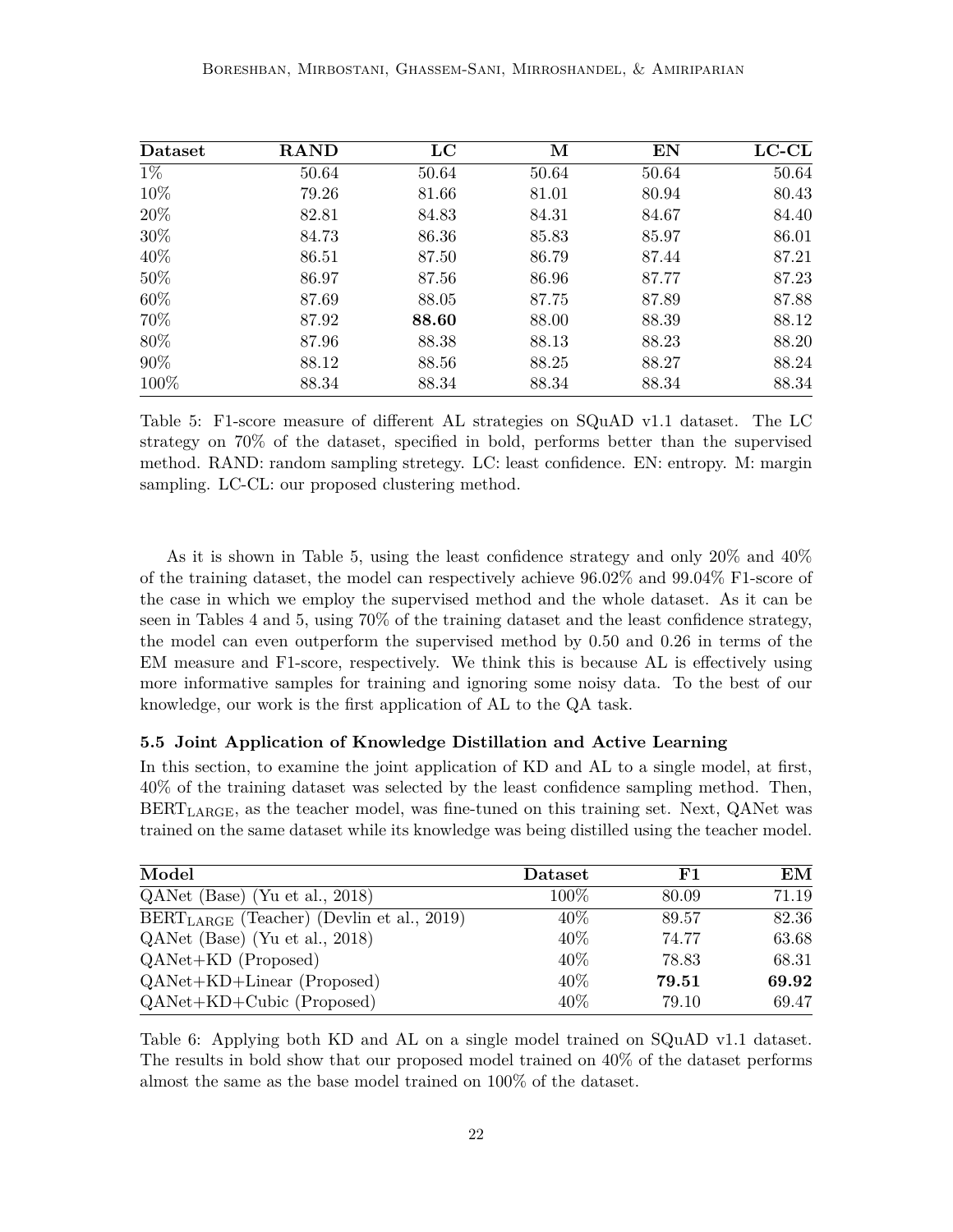The results of this experiment demonstrated in Table 6 show the QANet+KD+Linear model has outperformed the QANet (Base) model by 4.74 and 6.24 percentage points in F1 and EM, respectively, while trained on 40% of the dataset. Besides, our model has achieved 99.20% F1 and 98.20% EM of the QANet (Base) model trained on 100% of the dataset.

## **5.6 Robustness Against Adversarial Datasets**

For analyzing the impact of KD on the robustness of QA models, QANet was trained and assessed on the Adversarial SQuAD dataset before and after applying KD.

| Model                                | Dataset | ${\bf F1}$ | EM    |
|--------------------------------------|---------|------------|-------|
| $BERT_{LARGE}$ (Devlin et al., 2019) | $100\%$ | 67.81      | 63.10 |
| $BERT_{BASE}$ (Devlin et al., 2019)  | $100\%$ | 53.79      | 48.20 |
| QANet (Base) (Yu et al., 2018)       | $100\%$ | 41.91      | 36.20 |
| $QANet+KD$ (Proposed)                | $100\%$ | 44.07      | 37.90 |
| $QANet+KD+Linear$ (Proposed)         | 100%    | 45.91      | 40.10 |
| $QANet+KD+Cubic$ (Proposed)          | 100%    | 45.84      | 40.30 |
| QANet (Base) (Yu et al., 2018)       | $40\%$  | 37.29      | 31.00 |
| $QANet+KD$ (Proposed)                | $40\%$  | 41.07      | 34.60 |
| $QANet+KD+Linear$ (Proposed)         | $40\%$  | 41.02      | 34.30 |
| $QANet+KD+Cubic$ (Proposed)          | $40\%$  | 41.24      | 35.00 |

Table 7: Performance of our proposed models trained on SQuAD v1.1 dataset and evaluated on AddSent adversarial dataset. The best results, in bold, belongs to our proposed models trained on 100% and 40% of the dataset, which demonstrates the substantial impact of KD on the robustness of the models.

| Model                                | Dataset | ${\bf F1}$ | EM    |
|--------------------------------------|---------|------------|-------|
| $BERT_{LARGE}$ (Devlin et al., 2019) | $100\%$ | 76.92      | 71.70 |
| $BERT_{BASE}$ (Devlin et al., 2019)  | $100\%$ | 64.80      | 58.00 |
| QANet (Base) (Yu et al., 2018)       | $100\%$ | 50.74      | 43.50 |
| $QANet+KD$ (Proposed)                | $100\%$ | 53.64      | 46.20 |
| $QANet+KD+Linear$ (Proposed)         | $100\%$ | 55.68      | 49.10 |
| $QANet+KD+Cubic$ (Proposed)          | $100\%$ | 55.90      | 49.40 |
| QANet (Base) (Yu et al., 2018)       | $40\%$  | 46.58      | 38.30 |
| $QANet+KD$ (Proposed)                | $40\%$  | 50.50      | 42.40 |
| $QANet+KD+Linear$ (Proposed)         | $40\%$  | 50.47      | 42.40 |
| $QANet+KD+Cubic$ (Proposed)          | $40\%$  | 50.72      | 43.00 |

Table 8: Performance of our proposed models trained on SQuAD v1.1 dataset and evaluated on AddOneSent adversarial dataset. The best experiment results, in bold, of our models on this type of adversarial dataset exhibit the strong impact of KD and AL least confidence strategy on the robustness of the models.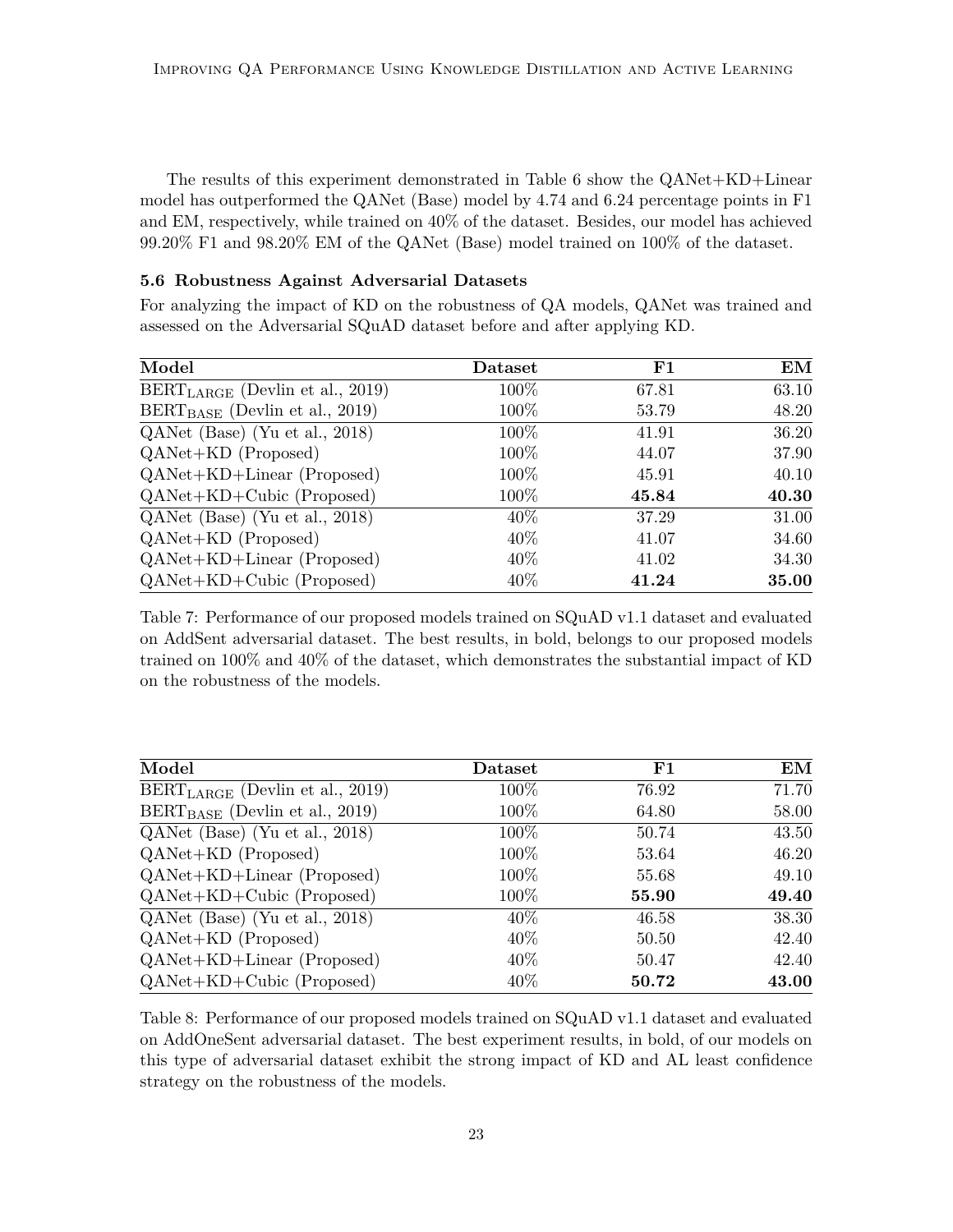The results of our experiments in Tables 7 and 8 show that using KD increases both F1-score and EM of the base model that is trained on 100% of SQuAD v1.1 by around 4.00 and 5.00 percentage points when it is tested on the AddSent and AddOneSent datasets, respectively. We also evaluated the performance of the model on the adversarial datasets when the model is equipped with both KD and AL. The QANet+KD+Cubic model has been trained on 40% of SQuAD v1.1 and sampled by the least confidence strategy. On the AddSent adversarial dataset, our model has outperformed the QANet (Base) model, trained on 40% of SQuAD v1.1, by around 4.00 percentage points in F1-score and EM. It has also achieved 98.40% F1-score of the base model that is trained on 100% of the training dataset. The evaluation of this model on the AddOneSent adversarial dataset shows that using only 40% of SQuAD v1.1, it can almost reach the same F1-score and EM as the base model that is trained on the whole training dataset.

#### **6. Conclusions**

In this paper, we have proposed a novel combination of an interpolated KD and AL for QA systems, which is comparable to state-of-the-art models in this task. Our experiments showed that our model while having a fewer number of parameters, outperformed both DistilBERT and TinyBERT with four layers and was comparable with these models with six layers. With AL and using only  $40\%$  of the training data, we achieved a  $99.04\%$  F1score of the supervised model trained on the whole dataset. Furthermore, we showed that our proposed approach further boosts the performance of QA models by reducing both the complexity of the model and required training data at the same time. Additionally, by testing the model on adversarial datasets, we showed that using KD can also increase the robustness of the model.

As our future work, one interesting direction would be to further improve the effectiveness of KD by connecting the intermediate layers of the teacher and student models to transfer the knowledge between those layers. Recently, pre-trained models such as ALBERT (Lan, Chen, Goodman, Gimpel, Sharma, & Soricut, 2020), XLNet (Yang et al., 2019b), and RoBERTa (Liu, Ott, Goyal, Du, Joshi, Chen, Levy, Lewis, Zettlemoyer, & Stoyanov, 2019b) have been introduced that have managed to improve the performance in some downstream tasks. It is interesting to investigate the usage of these models as the teacher model to improve the performance in the QA task, too. Also, it may be beneficial if a combination of multiple teacher models would be used as an ensemble model.

#### **References**

- Aggarwal, U., Popescu, A., & Hudelot, C. (2020). Active learning for imbalanced datasets. In *2020 IEEE Winter Conference on Applications of Computer Vision (WACV)*, pp. 1417–1426.
- Amiriparian, S., Pugachevskiy, S., Cummins, N., Hantke, S., Pohjalainen, J., Keren, G., & Schuller, B. (2017). Cast a database: Rapid targeted large-scale big data acquisition via small-world modelling of social media platforms. In *2017 Seventh International*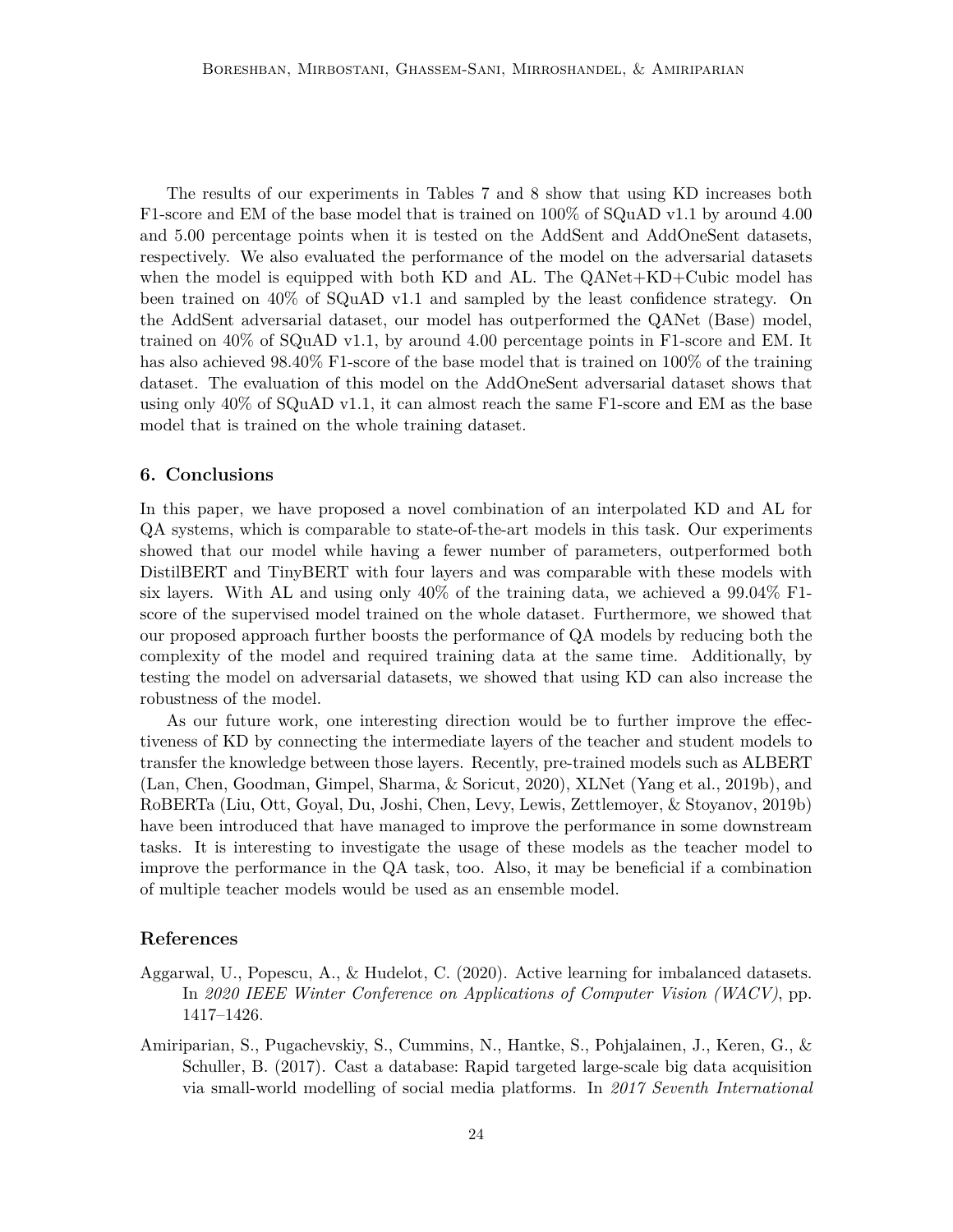*Conference on Affective Computing and Intelligent Interaction (ACII)*, pp. 340–345. IEEE.

- Arora, S., Khapra, M. M., & Ramaswamy, H. G. (2019). On knowledge distillation from complex networks for response prediction. In *Proceedings of the 2019 Conference of the North American Chapter of the Association for Computational Linguistics: Human Language Technologies, Volume 1 (Long and Short Papers)*, pp. 3813–3822, Minneapolis, Minnesota. Association for Computational Linguistics.
- Asami, T., Masumura, R., Yamaguchi, Y., Masataki, H., & Aono, Y. (2017). Domain adaptation of dnn acoustic models using knowledge distillation. In *2017 IEEE International Conference on Acoustics, Speech and Signal Processing (ICASSP)*, pp. 5185–5189.
- Başkaya, O., & Jurgens, D. (2016). Semi-supervised learning with induced word senses for state of the art word sense disambiguation. *Journal of Artificial Intelligence Research*, *55*, 1025–1058.
- Cer, D., Yang, Y., Kong, S.-y., Hua, N., Limtiaco, N., St. John, R., Constant, N., Guajardo-Cespedes, M., Yuan, S., Tar, C., Strope, B., & Kurzweil, R. (2018). Universal sentence encoder for English. In *Proceedings of the 2018 Conference on Empirical Methods in Natural Language Processing: System Demonstrations*, pp. 169–174, Brussels, Belgium. Association for Computational Linguistics.
- Chen, D., Fisch, A., Weston, J., & Bordes, A. (2017). Reading Wikipedia to answer opendomain questions. In *Proceedings of the 55th Annual Meeting of the Association for Computational Linguistics (Volume 1: Long Papers)*, pp. 1870–1879, Vancouver, Canada. Association for Computational Linguistics.
- Cheng, Y., Wang, D., Zhou, P., & Zhang, T. (2020). A survey of model compression and acceleration for deep neural networks. *ArXiv*, *abs/1710.09282*.
- Chung, Y.-A., Lee, H.-Y., & Glass, J. (2018). Supervised and unsupervised transfer learning for question answering. In *Proceedings of the 2018 Conference of the North American Chapter of the Association for Computational Linguistics: Human Language Technologies, Volume 1 (Long Papers)*, pp. 1585–1594, New Orleans, Louisiana. Association for Computational Linguistics.
- Clark, K., Luong, M.-T., Khandelwal, U., Manning, C. D., & Le, Q. V. (2019). BAM! bornagain multi-task networks for natural language understanding. In *Proceedings of the 57th Annual Meeting of the Association for Computational Linguistics*, pp. 5931–5937, Florence, Italy. Association for Computational Linguistics.
- Devlin, J., Chang, M.-W., Lee, K., & Toutanova, K. (2019). BERT: Pre-training of deep bidirectional transformers for language understanding. In *Proceedings of the 2019 Conference of the North American Chapter of the Association for Computational Linguistics: Human Language Technologies, Volume 1 (Long and Short Papers)*, pp. 4171–4186, Minneapolis, Minnesota. Association for Computational Linguistics.
- Dhingra, B., Danish, D., & Rajagopal, D. (2018). Simple and effective semi-supervised question answering. In *Proceedings of the 2018 Conference of the North American Chapter of the Association for Computational Linguistics: Human Language Tech-*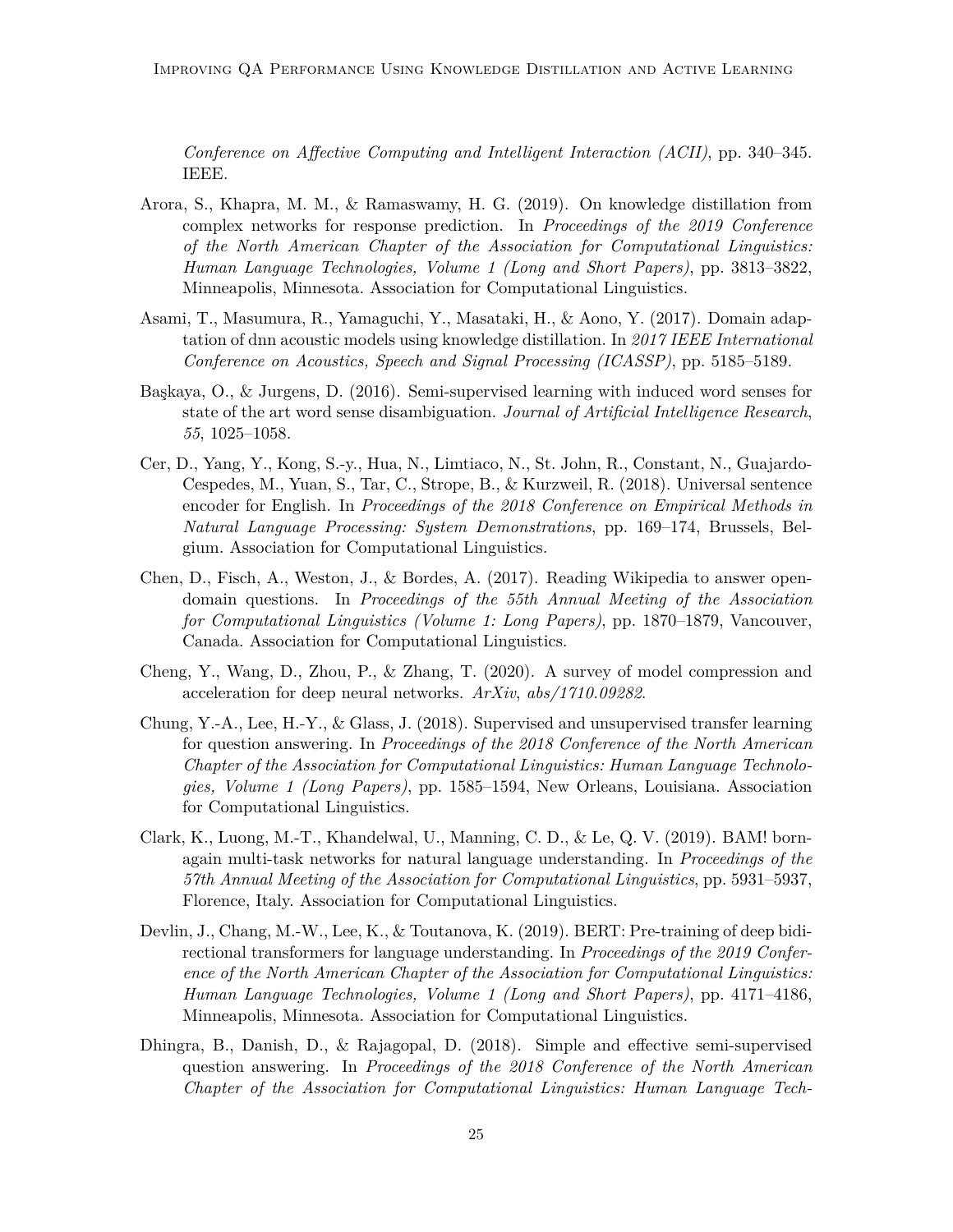*nologies, Volume 2 (Short Papers)*, pp. 582–587, New Orleans, Louisiana. Association for Computational Linguistics.

- Fu, Y., Zhu, X., & Li, B. (2013). A survey on instance selection for active learning. *Knowledge and Information Systems*, *35* (2), 249–283.
- Hahn, S., & Choi, H. (2019). Self-knowledge distillation in natural language processing. In *Proceedings of the International Conference on Recent Advances in Natural Language Processing (RANLP 2019)*, pp. 423–430, Varna, Bulgaria. INCOMA Ltd.
- Hinton, G. E., Vinyals, O., & Dean, J. (2015). Distilling the knowledge in a neural network. *ArXiv*, *abs/1503.02531*.
- Hu, M., Peng, Y., Huang, Z., Qiu, X., Wei, F., & Zhou, M. (2018a). Reinforced mnemonic reader for machine reading comprehension. In *Proceedings of the 27th International Joint Conference on Artificial Intelligence*, IJCAI'18, p. 4099–4106. AAAI Press.
- Hu, M., Peng, Y., Wei, F., Huang, Z., Li, D., Yang, N., & Zhou, M. (2018b). Attentionguided answer distillation for machine reading comprehension. In *Proceedings of the 2018 Conference on Empirical Methods in Natural Language Processing*, pp. 2077– 2086, Brussels, Belgium. Association for Computational Linguistics.
- Jia, R., & Liang, P. (2017). Adversarial examples for evaluating reading comprehension systems. In *Proceedings of the 2017 Conference on Empirical Methods in Natural Language Processing*, pp. 2021–2031, Copenhagen, Denmark. Association for Computational Linguistics.
- Jiao, X., Yin, Y., Shang, L., Jiang, X., Chen, X., Li, L., Wang, F., & Liu, Q. (2020). TinyBERT: Distilling BERT for natural language understanding. In *Findings of the Association for Computational Linguistics: EMNLP 2020*, pp. 4163–4174, Online. Association for Computational Linguistics.
- K, L., & K.M., A. (2019). A survey on datasets for machine reading comprehension. In *Proceedings of International Conference on Recent Trends in Computing, Communication & Networking Technologies (ICRTCCNT)*.
- Kasai, J., Qian, K., Gurajada, S., Li, Y., & Popa, L. (2019). Low-resource deep entity resolution with transfer and active learning. In *Proceedings of the 57th Annual Meeting of the Association for Computational Linguistics*, pp. 5851–5861, Florence, Italy. Association for Computational Linguistics.
- Kolomiyets, O., & Moens, M.-F. (2011). A survey on question answering technology from an information retrieval perspective. *Information Sciences*, *181* (24), 5412–5434.
- Laine, S., & Aila, T. (2017). Temporal ensembling for semi-supervised learning. *ArXiv*, *abs/1610.02242*.
- Lan, Z., Chen, M., Goodman, S., Gimpel, K., Sharma, P., & Soricut, R. (2020). Albert: A lite bert for self-supervised learning of language representations. In *International Conference on Learning Representations*.
- Lewis, P., Denoyer, L., & Riedel, S. (2019). Unsupervised question answering by cloze translation. In *Proceedings of the 57th Annual Meeting of the Association for Computational Linguistics*, pp. 4896–4910, Florence, Italy. Association for Computational Linguistics.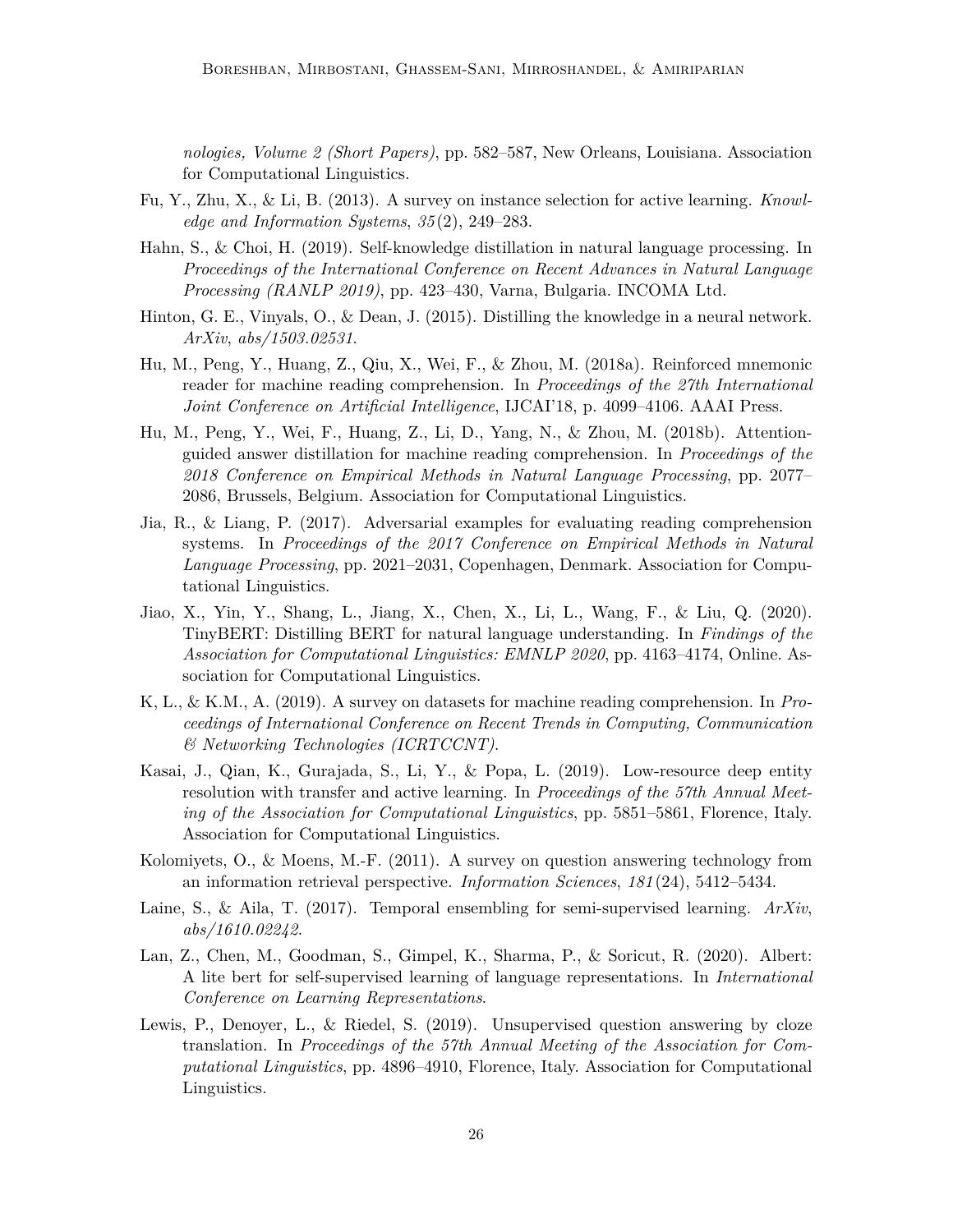- Li, B. Z., Stanovsky, G., & Zettlemoyer, L. (2020). Active learning for coreference resolution using discrete annotation. In *Proceedings of the 58th Annual Meeting of the Association for Computational Linguistics*, pp. 8320–8331, Online. Association for Computational Linguistics.
- Li, P., Yi, J., & Zhang, L. (2018). Query-efficient black-box attack by active learning. *ArXiv*, *abs/1809.04913*.
- Liu, M., Buntine, W., & Haffari, G. (2018). Learning to actively learn neural machine translation. In *Proceedings of the 22nd Conference on Computational Natural Language Learning*, pp. 334–344, Brussels, Belgium. Association for Computational Linguistics.
- Liu, M., Tu, Z., Wang, Z., & Xu, X. (2020). Ltp: A new active learning strategy for bert-crf based named entity recognition. *ArXiv*, *abs/2001.02524*.
- Liu, X., He, P., Chen, W., & Gao, J. (2019a). Improving multi-task deep neural networks via knowledge distillation for natural language understanding. *ArXiv*, *abs/1904.09482*.
- Liu, Y., Ott, M., Goyal, N., Du, J., Joshi, M., Chen, D., Levy, O., Lewis, M., Zettlemoyer, L., & Stoyanov, V. (2019b). Roberta: A robustly optimized bert pretraining approach. *ArXiv*, *abs/1907.11692*.
- Luong, T., Pham, H., & Manning, C. D. (2015). Effective approaches to attention-based neural machine translation. In *Proceedings of the 2015 Conference on Empirical Methods in Natural Language Processing*, pp. 1412–1421, Lisbon, Portugal. Association for Computational Linguistics.
- Min, S., Seo, M., & Hajishirzi, H. (2017). Question answering through transfer learning from large fine-grained supervision data. In *Proceedings of the 55th Annual Meeting of the Association for Computational Linguistics (Volume 2: Short Papers)*, pp. 510–517, Vancouver, Canada. Association for Computational Linguistics.
- Min, S., Zhong, V., Socher, R., & Xiong, C. (2018). Efficient and robust question answering from minimal context over documents. In *Proceedings of the 56th Annual Meeting of the Association for Computational Linguistics (Volume 1: Long Papers)*, pp. 1725– 1735, Melbourne, Australia. Association for Computational Linguistics.
- Mirroshandel, S. A., & Ghassem-Sani, G. (2012). Towards unsupervised learning of temporal relations between events. *Journal of Artificial Intelligence Research*, *45*, 125–163.
- Mirroshandel, S. A., & Nasr, A. (2011). Active learning for dependency parsing using partially annotated sentences. In *Proceedings of the 12th International Conference on Parsing Technologies*, pp. 140–149, Dublin, Ireland. Association for Computational Linguistics.
- Miyato, T., Maeda, S., Koyama, M., & Ishii, S. (2019). Virtual adversarial training: A regularization method for supervised and semi-supervised learning. *IEEE Transactions on Pattern Analysis and Machine Intelligence*, *41*, 1979–1993.
- Molla, D., & Vicedo, J. L. (2006). Question answering in restricted domains: An overview. *Computational Linguistics*, *33* (1), 41–61.
- Oguntola, I., Olubeko, S., & Sweeney, C. (2018). Slimnets: An exploration of deep model compression and acceleration. In *2018 IEEE High Performance extreme Computing Conference (HPEC)*, pp. 1–6. IEEE.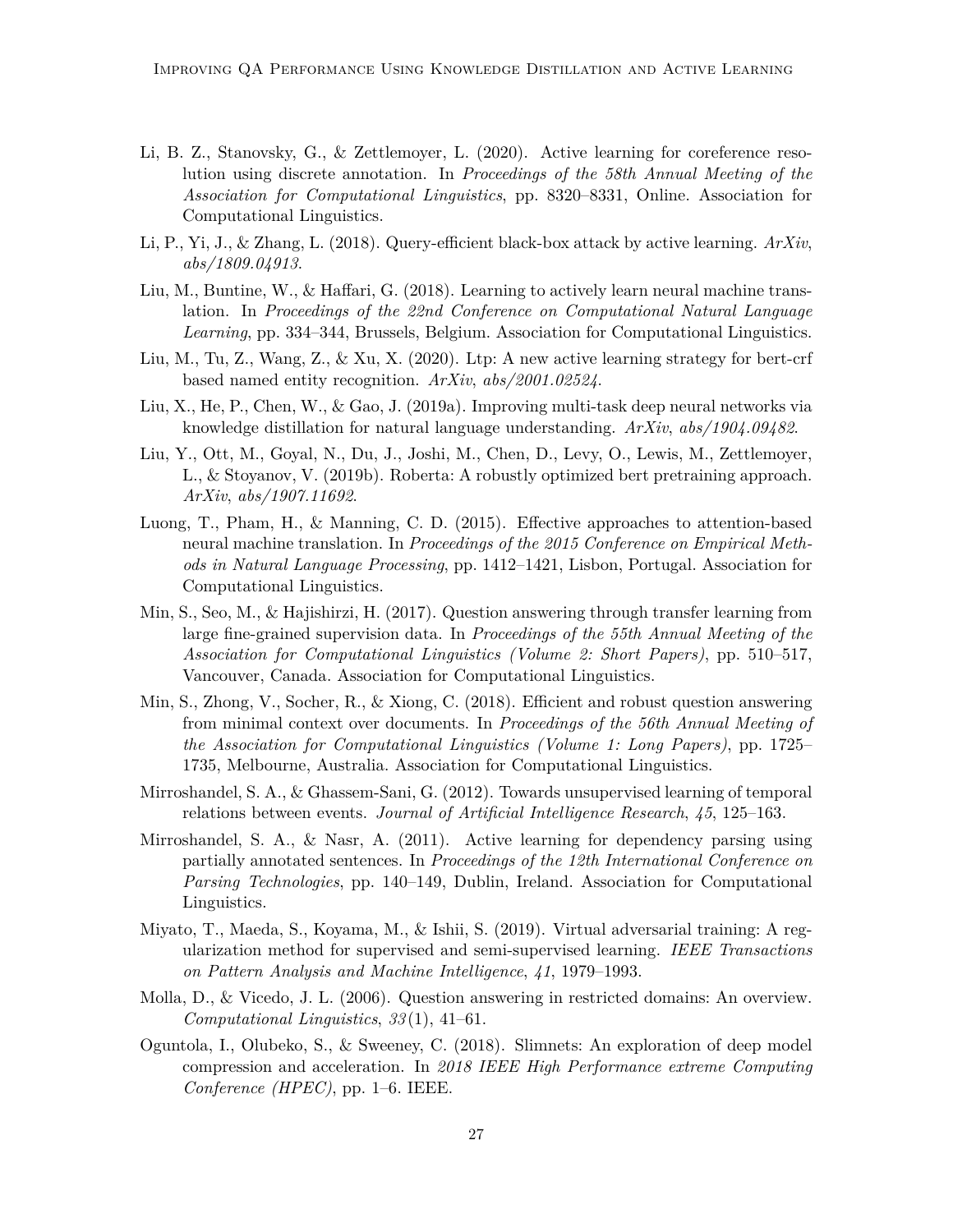- Papernot, N., McDaniel, P., Wu, X., Jha, S., & Swami, A. (2016). Distillation as a defense to adversarial perturbations against deep neural networks. In *2016 IEEE Symposium on Security and Privacy (SP)*, pp. 582–597.
- Pennington, J., Socher, R., & Manning, C. (2014). GloVe: Global vectors for word representation. In *Proceedings of the 2014 Conference on Empirical Methods in Natural Language Processing (EMNLP)*, pp. 1532–1543, Doha, Qatar. Association for Computational Linguistics.
- Rajpurkar, P., Zhang, J., Lopyrev, K., & Liang, P. (2016). SQuAD: 100,000+ questions for machine comprehension of text. In *Proceedings of the 2016 Conference on Empirical Methods in Natural Language Processing*, pp. 2383–2392, Austin, Texas. Association for Computational Linguistics.
- Rasmus, A., Valpola, H., Honkala, M., Berglund, M., & Raiko, T. (2015). Semi-supervised learning with ladder network. *ArXiv*, *abs/1507.02672*.
- Sanh, V., Debut, L., Chaumond, J., & Wolf, T. (2019). Distilbert, a distilled version of bert: smaller, faster, cheaper and lighter. *ArXiv*, *abs/1910.01108*.
- Seo, M. J., Kembhavi, A., Farhadi, A., & Hajishirzi, H. (2017). Bidirectional attention flow for machine comprehension. In *5th International Conference on Learning Representations, ICLR 2017, Toulon, France, April 24-26, 2017, Conference Track Proceedings*. OpenReview.net.
- Settles, B. (2009). Active learning literature survey. Computer sciences technical report 1648, University of Wisconsin–Madison.
- Shen, Y., Yun, H., Lipton, Z., Kronrod, Y., & Anandkumar, A. (2017). Deep active learning for named entity recognition. In *Proceedings of the 2nd Workshop on Representation Learning for NLP*, pp. 252–256, Vancouver, Canada. Association for Computational Linguistics.
- Sun, S., Cheng, Y., Gan, Z., & Liu, J. (2019). Patient knowledge distillation for BERT model compression. In *Proceedings of the 2019 Conference on Empirical Methods in Natural Language Processing and the 9th International Joint Conference on Natural Language Processing, EMNLP-IJCNLP 2019, Hong Kong, China, November 3-7, 2019*, pp. 4322–4331. Association for Computational Linguistics.
- Tarvainen, A., & Valpola, H. (2017). Mean teachers are better role models: Weight-averaged consistency targets improve semi-supervised deep learning results. In *NIPS*.
- Vaswani, A., Shazeer, N., Parmar, N., Uszkoreit, J., Jones, L., Gomez, A. N., Kaiser, L., & Polosukhin, I. (2017). Attention is all you need. In Guyon, I., Luxburg, U. V., Bengio, S., Wallach, H., Fergus, R., Vishwanathan, S., & Garnett, R. (Eds.), *Advances in Neural Information Processing Systems*, Vol. 30. Curran Associates, Inc.
- Yang, Z., Shou, L., Gong, M., Lin, W., & Jiang, D. (2019a). Model compression with multi-task knowledge distillation for web-scale question answering system. *ArXiv*, *abs/1904.09636*.
- Yang, Z., Dai, Z., Yang, Y., Carbonell, J., Salakhutdinov, R., & Le, Q. V. (2019b). Xlnet: Generalized autoregressive pretraining for language understanding. In *NeurIPS*.